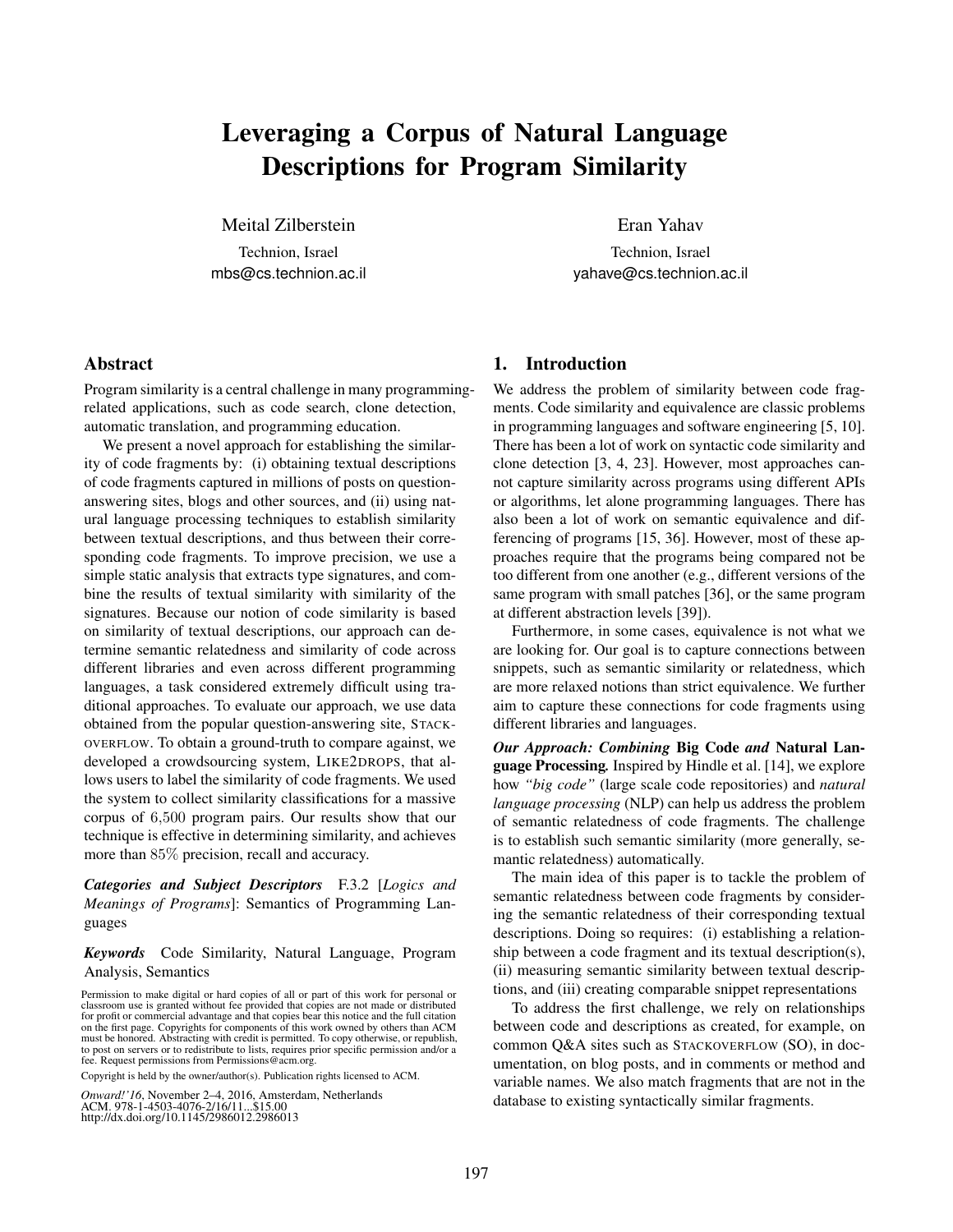To address the second challenge, we utilize state-of-theart text similarity methods. The third challenge is dealt by a dataflow analysis that extracts type information and improves the precision of relatedness results. This approach might seem surprising because NL seems to be less constrained space than code; however, we target SOF posts that use only a small lexicon and contain code fragments that can serve as anchors. Hence they are semi-structured.

We draw inspiration from previous research in the area of image retrieval [\[50,](#page-14-2) [52\]](#page-14-3), where image similarity can be determined by comparing tags associated with images and not only by visual similarity. Our approach represents a radical departure from standard techniques that only use the code, and takes an "open world" approach that leverages collective knowledge.

*Main Contributions.* The contributions of this paper are:

- A framework for semantic relatedness of code, based on similarity of corresponding natural language descriptions and type signatures. Our approach effectively and efficiently determines quantitative similarity between code fragments using different libraries and code fragments in different programming languages.
- An implementation of our approach in a tool called si-MON, and an evaluation over 100,000 pairs of code fragments in multiple programming languages, showing that it can handle a wide variety of code fragments.
- A crowdsourcing platform in which users can classify the relatedness of pairs; results collected from 50 users are used to classify a sample of 6,500 pairs. The labeled data is of independent interest for researchers in this area.
- When compared against labeled data, our approach obtains more than 85% precision, recall and accuracy. This accuracy makes our approach a valuable complement to techniques based purely on semantic similarity of code.

# 2. Overview

In this section, we provide an informal, high-level overview of SIMON using an example.

## 2.1 Motivating Example

Consider the two code fragments in [Figure 1.](#page-1-0) Both generate permutations of a given string. The code fragment in [Figure 1\(a\)](#page-1-0) is written in Python and the one in [Figure 1\(b\)](#page-1-0) is written in Java. Despite considerable syntactic difference and the different programming languages, we would like to say that the two are similar: both fragments generate permutations with the slight difference that (a) performs printing and (b) returns the result.

Efforts to capture this similarity via syntactic approaches, such as comparison of strings or *abstract syntax trees* (AST), will fail due to the large differences in the syntax of these languages and their use of two different computation structures. Even semantic approaches that are based on inputoutput relations will have difficulty finding the similarity be-

```
def p (head, tail=''):
     2 if len(head) == 0:
       3 print tail
4 else:
       5 for i in range(len(head)):
         p(head[0:i] + head[i+1:], tail + head[i])p("abc")
```
(a)

```
1 public static Set<String> generateP(String input) {
      2 Set<String> set = new HashSet<String>();
      3 if (input == "") return set;
4 Character a = input.charAt(0);
5 if (input.length() > 1) {
         input = input.substring(1);7 Set<String> permSet = generateP(input);<br>8 for (String \times : permset)8 for (String x : permSet)
9 for (int i = 0; i \leq x.length(); i++)<br>10 set.add(x.substring(0, i) + a + x.s
10 set.add(x.substring(0, i) + a + x.substring(i));<br>11 + else {
11 } else {
         set.add(a + "");
14 return set;
15 }
                                    (b)
```
Figure 1. Semantically related fragments for generating permutations of a string: (a) written in Python and (b) in Java.

cause [Figure 1\(a\)](#page-1-0) holds concrete values (line 7) and [Fig](#page-1-0)[ure 1\(b\)](#page-1-0) expects to get them as an input (line 1). Moreover, the use of language-specific operations (e.g., range in Python, charAt in Java) adds another layer of difficulty. We present an approach that sidesteps these challenges.

*Intuition.* [Figure 2](#page-2-0) shows a simplified view of our approach (the actual system architecture is shown in [Figure 3\)](#page-2-1). Our goal is to determine semantic similarity between the code snippets  $s$  and  $s'$ . We do so by mapping the snippets to corresponding textual descriptions and computing the semantic similarity between them. To map  $s$  and  $s'$  to textual descriptions, we first use syntactic similarity to find representative snippets  $\hat{s_1}, \hat{s_2}$  and  $\hat{s_1}', \hat{s_2}', \hat{s_3}'$  in a pre-computed database of code fragments with corresponding textual descriptions. We utilize the similarity between the textual descriptions to determine the semantic similarity of code fragments. Finding representatives in the description mapping allows us to compare code fragments even when they are not in our pre computed description mapping.

The database is queried for similarity using the steps: *Step 1 - Linking Code to Textual Descriptions*: The first step is to link the code fragments to their corresponding textual descriptions. [Table 1](#page-2-2) shows the STACKOVERFLOW questions which correspond to the code fragments of [Figure 1.](#page-1-0) We use a syntactic code similarity technique to link a given code fragment to one that has a corresponding textual description. [Section 6.1.1](#page-7-0) elaborates on the retrieval method we use to find these descriptions, and [Section 5.4](#page-5-0) specifies the text processing steps used to create meaningful descriptions. This step is based on the observation that pieces of knowledge close together in cyberspace tend to be related [\[2\]](#page-13-7).

*Step 2 - Extracting Type Signatures*: We use static analysis to extract type signature (inputs  $\rightarrow$  outputs) from a code frag-

13 }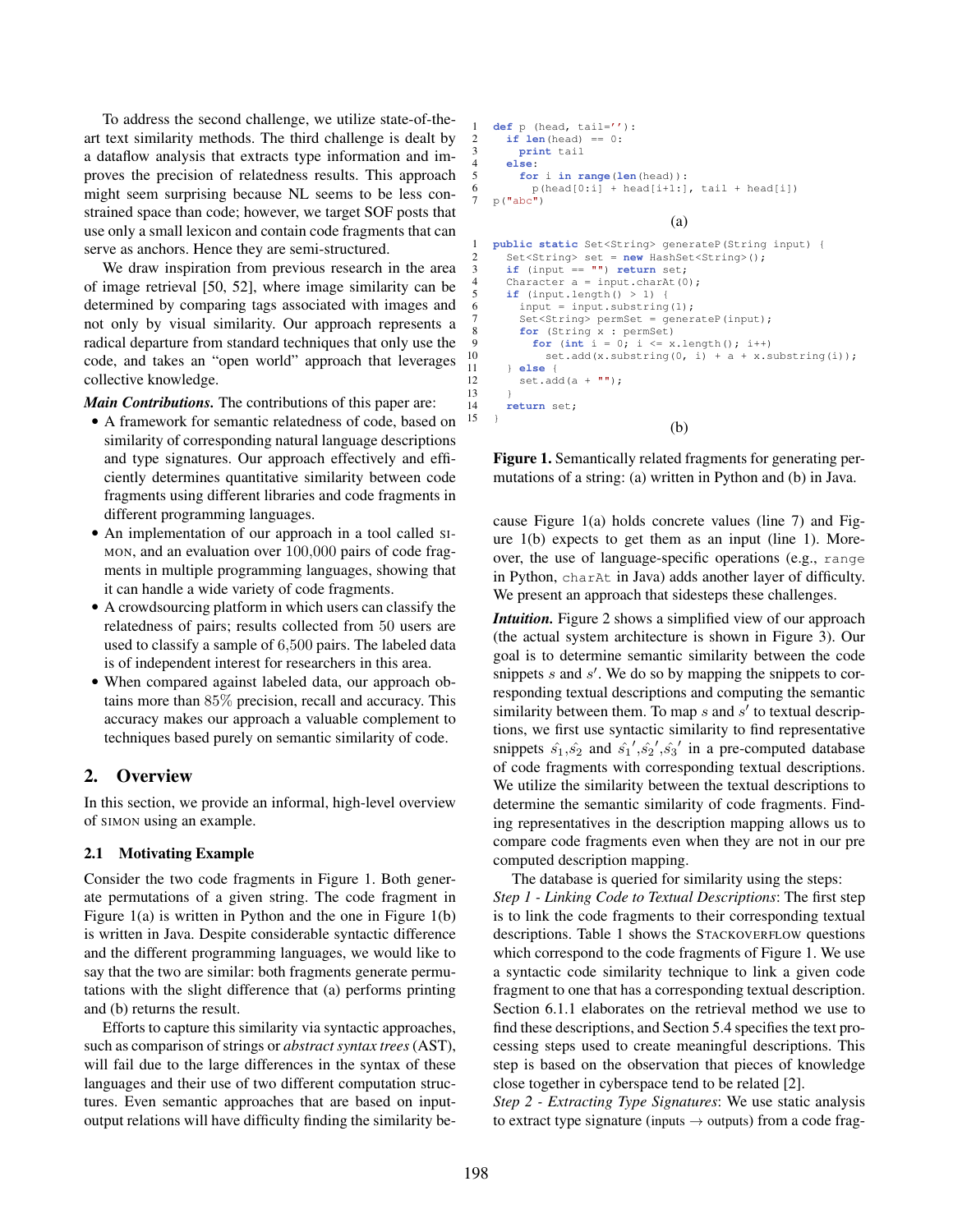<span id="page-2-0"></span>

Figure 2. SIMON's core: snippets are mapped to corresponding natural language elements and the mapping is used to determine the snippets' semantic similarity.

<span id="page-2-1"></span>

Figure 3. The architecture of SIMON.

<span id="page-2-2"></span>

|         | Snippet (a)                                                       |  |  |
|---------|-------------------------------------------------------------------|--|--|
| Title   | How to generate all permutations of a list in                     |  |  |
|         | Python                                                            |  |  |
| Content | How do you generate all the permutations of                       |  |  |
|         | a list in Python, independently of the type of                    |  |  |
|         | elements in that list? For example: $\langle$ some code $\rangle$ |  |  |
| Tags    | python, algorithm, permutation, combinatorics,                    |  |  |
|         | $python-2.5$                                                      |  |  |
| Votes   | 171                                                               |  |  |
|         | Snippet (b)                                                       |  |  |
| Title   | Generating all permutations of a given string                     |  |  |
| Content | What is an elegant way to find all the permuta-                   |  |  |
|         | tions of a string. E.g. ba, would be ba and ab, but               |  |  |
|         | what about <i>abcdefgh</i> ? Is there any example Java            |  |  |
|         | implementation?                                                   |  |  |
| Tags    | java, algorithm                                                   |  |  |
| Votes   | 124                                                               |  |  |

Table 1. Information about the code fragments in [Figure 1.](#page-1-0)

ment. [Section 5.5](#page-6-0) provides more details about our definition of type signature. This step is used to improve the precision of the text-based similarity method.

In our example, for the snippet of Figure  $1(a)$ , we extract the type signature String  $\times$  Iterable  $\rightarrow$  String, and for the snippet of [Figure 1\(b\)](#page-1-0) we get String  $\rightarrow$  Set $\langle$ String).

*Step 3 - Comparison*: The third step is the comparison between the new entities. For simplicity, we consider the title as the only code description; however, SIMON uses the content of the entire question. The title texts are closely related, and indeed, their similarity score is higher than 0.79, indicating strong similarity. This value was computed using a state-of-the art text similarity approach, specialized for the programming domain, as explained in [Section 5.4](#page-5-0)

The strong affinity between the type signatures allows us to increase the confidence of the text similarity score.

*Key Aspects.* This example demonstrates:

- Similarity across languages: SIMON can determine similarity of programs written in different programming languages with different syntax.
- Similarity across libraries: SIMON determines similarity when using different libraries.
- Similarity between partial programs: SIMON determines similarity of programs where input and output are not explicitly defined (no return or explicit parameters).

*Applications.* The ability to capture similarities between code fragments written in different or similar programming languages has numerous applications: (i) code search using other semantically similar code fragments or a natural language description, (ii) automatic translation between code fragments in different programming languages, (iii) clone detection, (iv) learning of different implementation techniques, (v) automatic tagging of programs with the words that best describe them, and (vi) NLP enrichment based on the similarity classifications obtained from LIKE2DROPS.

# <span id="page-2-3"></span>3. Background

In this section, we provide the background for the text similarity techniques that are used throughout this paper.

#### 3.1 Text Similarity

Determining the similarity between two texts is one of the main problems in many NLP and *information retrieval* (IR) applications [\[53\]](#page-14-4). The *vector space model* (VSM) [\[42\]](#page-14-5) based methods are the most widely used today. In this approach, any text is represented by a *n*-dimensional vector, where  $n$ is the number of different terms that were used to index the training set (the sub-group of texts that is used to train the model). Each cell is associated with a weight that indicates its importance and can be calculated in certain ways.

*Example.* We use two semantically similar sentences to illustrate the use of different text similarity methods.

> (a) How can we order a list using Python? (b) In Java, I want a list to be sorted.

# 3.1.1 TF.IDF

The *term frequency inverse document frequency* (TF.IDF) is a standard VSM based method. It combines the *term frequency* (tf) – the number of occurrences of a term in a document, and the *inverse document frequency* (idf) – indication of the uniqueness of a term across all documents,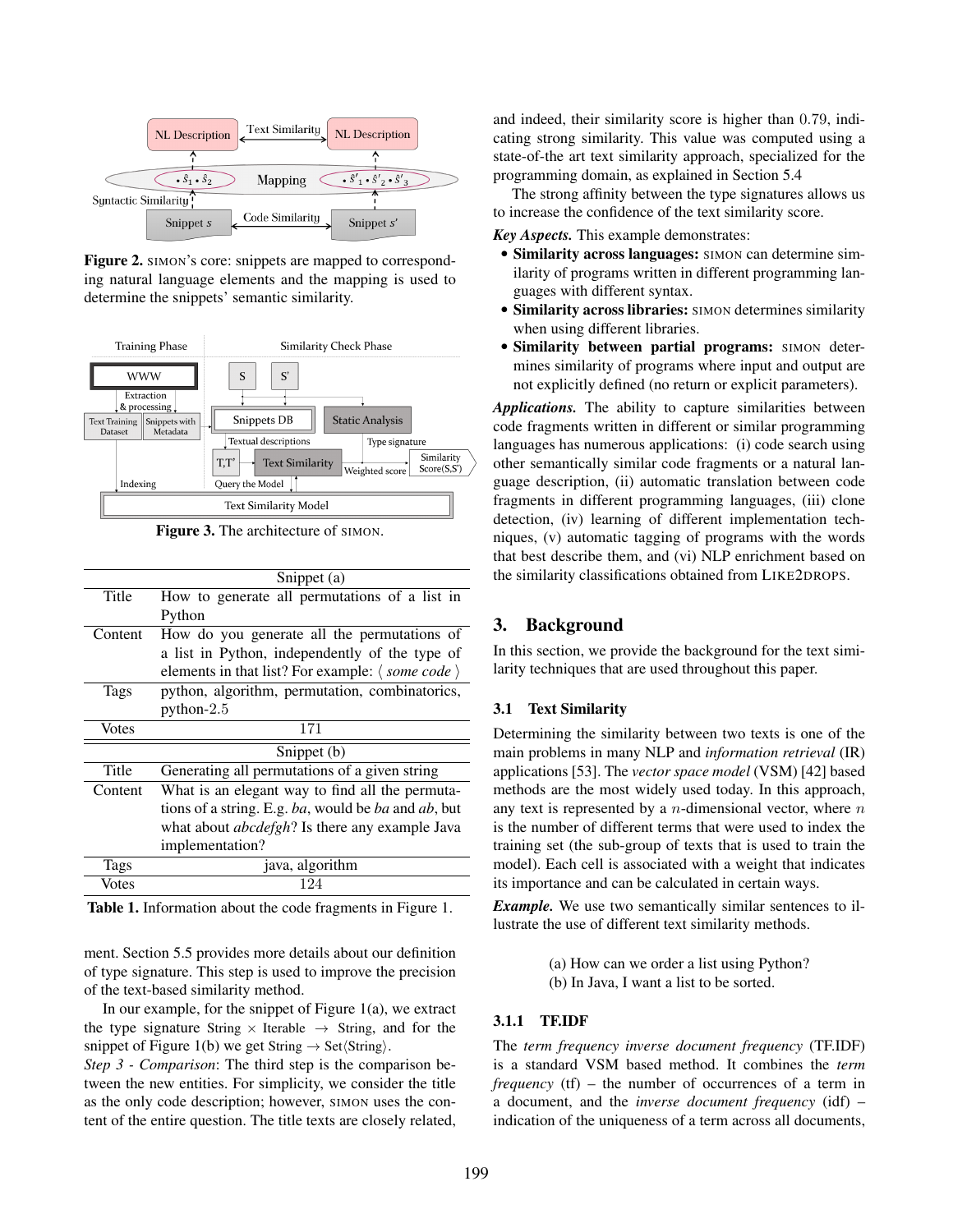each of which can be computed in many ways. We use the natural tf, and logarithmic and smooth idf, as shown in [\(1\).](#page-3-0)

<span id="page-3-0"></span>
$$
idf_t = \log(\frac{|D|}{|D_t| + 1}) + 1,
$$
\n(1)

where  $|D|$  is the number of documents and  $|D_t|$  is the number of documents that contain the term  $t$ . The equation for computing a vector cell t for document d is  $t_{dt} = tf_{dt} \text{ id}f_t$ [\[55\]](#page-14-6). One drawback of this approach is the lack of semantic knowledge. Going back to our example, the actual similarity value depends on the training set. However, the sentences share only two common words. One of these words is "a", which is not unique and gets low idf. The result is that the two sentences have a low similarity score.

#### <span id="page-3-1"></span>3.1.2 Latent Semantic Analysis

*Latent semantic analysis* (LSA), also called *latent semantic indexing* (LSI), is another VSM based method that utilizes the latent structure of the text to overcome the lack of semantic knowledge that TF.IDF suffers from: instead of relying only on the words that people choose, it statistically captures their usage patterns. Consequently, it can attribute similarity to different words with similar meaning.

LSA is based on a matrix of terms-documents and on a mathematical model known as *singular value decomposition* (SVD). Any rectangular matrix, M, is decomposed to the product of three other matrices, such that  $M = X_0S_0Y_0$ when  $X_0$  and  $Y_0$  have orthonormal columns (orthogonal and unit length) and  $S_0$  is diagonal. Due to the existence of many negligible elements in the base term-document matrix, the matrices can be simplified by deletion of the smallest elements (e.g. rows and columns) in  $S_0$  and the corresponding columns of  $X_0$  and  $Y_0$ . In other words, only the k most important elements remain. Deerwester et al. [\[9\]](#page-13-8) further elaborate on the details of SVD. These matrices are used to create the semantic space, wherein closely associated elements are placed near each other. LSA captures the arrangement of the space such that even terms that don't appear in a text may end up around it if they follow a major association pattern. Terms and documents are represented by a vector of factor values derived from the simplified matrices. Like in TF.IDF, the actual similarity value of the example sentences depends on the selected training set, however, the connection between the words "order" and "sorted" is captured by this model and a higher similarity score is obtained.

## 3.1.3 Align, Disambiguate, and Walk (ADW)

A contemporary, unified semantic representation called ADW was presented by Pilehvar et al. [\[38\]](#page-14-7). It leverages a common probabilistic representation over the senses of a word. ADW is based on WordNet 3.0 [\[30\]](#page-13-9) as its sense inventory and it produces a multinomial frequency distribution by repeated random walks on the WordNet ontology graph. The resulting representation is a probability vector, which aggregates the similarities of the text over the entire graph. It also uses an alignment based disambiguation method and shows state-of-the-art performance. Using ADW with our example sentences, we first remove stop words using an English stop word list expanded with more than 400 programming language names and tag each word with its part of speech. For example, (a) is [order-verb, list-noun] and (b) is [want-verb, list-noun, sort-verb]. Afterwards, the sentences are aligned using WordNet, resulting in a connection between the words *order* and *sort*, and in a relatively high similarity score.

#### 3.2 Cosine Similarity

The *cosine similarity* function [\[28\]](#page-13-10) is widely used to find the similarity between two given vectors, computed by one of the aforementioned techniques. In cosine similarity the vectors are normalized to unit length and the angle has the only influence on the similarity score. Hence, it is not biased by different text sizes. Cosine similarity is calculated by taking the inner product  $(v_1 \bullet v_2)$  of the vectors and dividing it by the product of their vector lengths.

The similarity between two vectors is computed with *cosine similarity* based on the following equation:

$$
cosine(v_1, v_2) = \frac{(v_1 \times v_2)}{\|v_1\| \|v_2\|},
$$
\n(2)

where  $||v||$  is the Euclidean norm of the vector v.

## 4. Leveraging Collective Knowledge

In this section, we describe how SIMON leverages collective knowledge towards a similarity notion.

## <span id="page-3-2"></span>4.1 Open World Approach

Sites such as GITHUB, STACKOVERFLOW, and programming blogs store massive amounts of code, often with additional meta-data. Programmers interact by sharing code or asking questions and create associations between code and its natural language description. STACKOVERFLOW (SO) is a community question-answering site that allows programmers to post any programming related question. Each question is associated with a title, content and tags, chosen by the author to describe the question. SO creates an implicit mapping between code fragments and their descriptions.

For our analysis, we used the SO dump from September 2014, provided by the MSR challenge [\[54\]](#page-14-8). The dump contains more than 21 $M$  posts, divided into around 8 $M$  questions and more than 13M answers.

*Finding Representatives.* This work presents a radical departure from common approaches for determining similarity between code fragments. A major challenge for our approach is the ability to find representatives in the precomputed database for an arbitrary pair of snippets provided by a user. Indeed, the quality of our results may vary widely in accordance with the quality of representatives.

Covering all possible code fragments is impossible, and it is likely that for some rare code fragments we will not find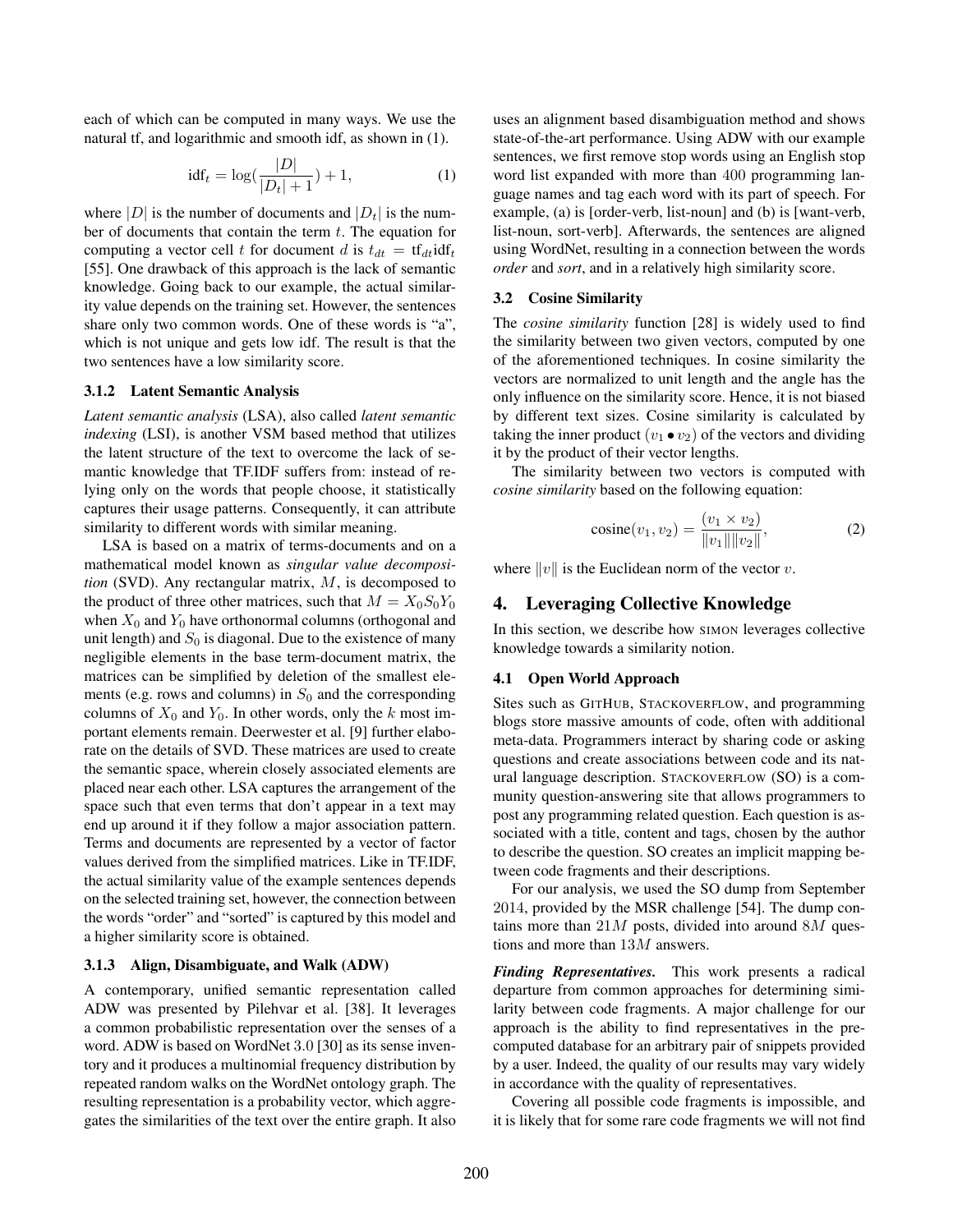<span id="page-4-0"></span>

Figure 4. The percentage of code fragments that have syntactically syntactically similar code in the database, as a function of the database size.

good representatives. However, two factors convince us that our approach holds great potential:

*1. Software is not unique.* As observed by Gabel et al. [\[12\]](#page-13-11):

"Although the number of legal statements in the language is theoretically infinite, the number of practically useful statements is much smaller, and potentially finite."

That is, software contains many parts that are repetitive. If we map these, we may get good coverage of commonly used code fragments. There are more than 16M STACKOVERFLOW posts that contain code fragments. These can be utilized for the construction of a rich mapping.

To deal with the "unique" parts, such as variable names or concrete values, we use syntactic similarity that can ignore names and concrete values. This helps us link new snippets to representatives we already have in our mapping. However, we cannot guarantee good representatives for any arbitrary rare code fragment that one might think of.

*2. Data increases rapidly.* For commonly used code snippets we show that the approach is already feasible. We believe that as this kind of data grows (there are around 15,000 new answers on STACKOVERFLOW every day!), our approach will become more attractive and more widely applicable. [Figure 4](#page-4-0) shows the percentage of code fragments from the database that have another syntactically similar fragment in the database (rather than the same fragment itself), as a function of the database size. The graph illustrates the importance of a vast database and shows that even within a *limited database* (for which we measured pairwise similarity) we can find duplicates. Note that we show internal syntactic similarity between fragments in the database just to illustrate the likelihood of finding syntactically similar code.

This observation highlights our expectation that new code fragments will be found in our database as it grows. We can see that the larger the database, the more adjacent fragments are found; this, alongside the rapid growth of sites such as STACKOVERFLOW, emphasizes the potential of our approach.

# 5. Description Based Relatedness

In this section, we describe the technical details of SIMON.

#### 5.1 Similarity Metric Overview

At a high-level, we define the similarity between two given code snippets  $s, s'$ , using the similarity between their corresponding snippets in our database. This metric can be the basis of a ranking algorithm for code search.

$$
sim_{code}(s,s') = \alpha \cdot \max_{\substack{d(s,\hat{s}) < \epsilon, \\ d(s',\hat{s}') < \epsilon}} \widehat{sim}(\hat{s},\hat{s}') + \tag{3}
$$
\n
$$
(1-\alpha) \cdot \operatorname{sim}_{sig}(s,s')
$$

where

$$
\overline{sim}(\hat{s}, \hat{s}') = \beta \cdot sim_{title}(\hat{s}, \hat{s}') +
$$
  
(1 - \beta) \cdot sim\_{content}(\hat{s}, \hat{s}'), (4)

Fragments  $\hat{s}, \hat{s}'$  are syntactically similar to  $s, s'$ , respectively, and  $\alpha, \beta \in [0,1]$ .

To compute these metrics, we rely on the following:

- Finding corresponding snippets in our database. This is done by syntactic matching of the snippets based on a distance d (either AST comparison or alignment) being smaller than some threshold  $\epsilon$ .
- $sim_{title}$ , which uses ADW similarity algorithm applied to titles that have been enriched with software-oriented query expansion.
- $sim_{content}$ , which uses LSA similarity that has been trained on millions of textual software descriptions.
- $sim_{sia}$ , which measures similarity between type signatures that was revealed in type flow analysis.

#### 5.2 Semantic Relatedness of Code Fragments

The term *semantic relatedness* first appeared in the NLP domain. We adapt and modify this term for the programming domain. In NLP, *semantic relatedness* is the finer case of *semantic similarity*, where similarity is based on *is-a* relations and can't be established across different parts of speech. The notion of relatedness captures similarity, but also includes other relations, such as: *has-part, is-made-of* [\[37\]](#page-14-9). We use the modified term relatedness to refer to similarity between two code fragments based on their functionality. Our notion of relatedness includes equivalent or similar behaviors of the programs, inclusion or opposite functionalities. It not only captures binary decisions that define whether the programs are similar, but a quantitative spectrum of similarities.

## <span id="page-4-1"></span>5.3 Syntactic Similarity

Assuming we have a *description oracle* that maps code to its corresponding textual descriptions, we need to be able to look for new code and find its matches in order to borrow their textual descriptions. Good matches are code fragments that can share the same textual description. Towards that end, we look for syntactically similar code fragments. In this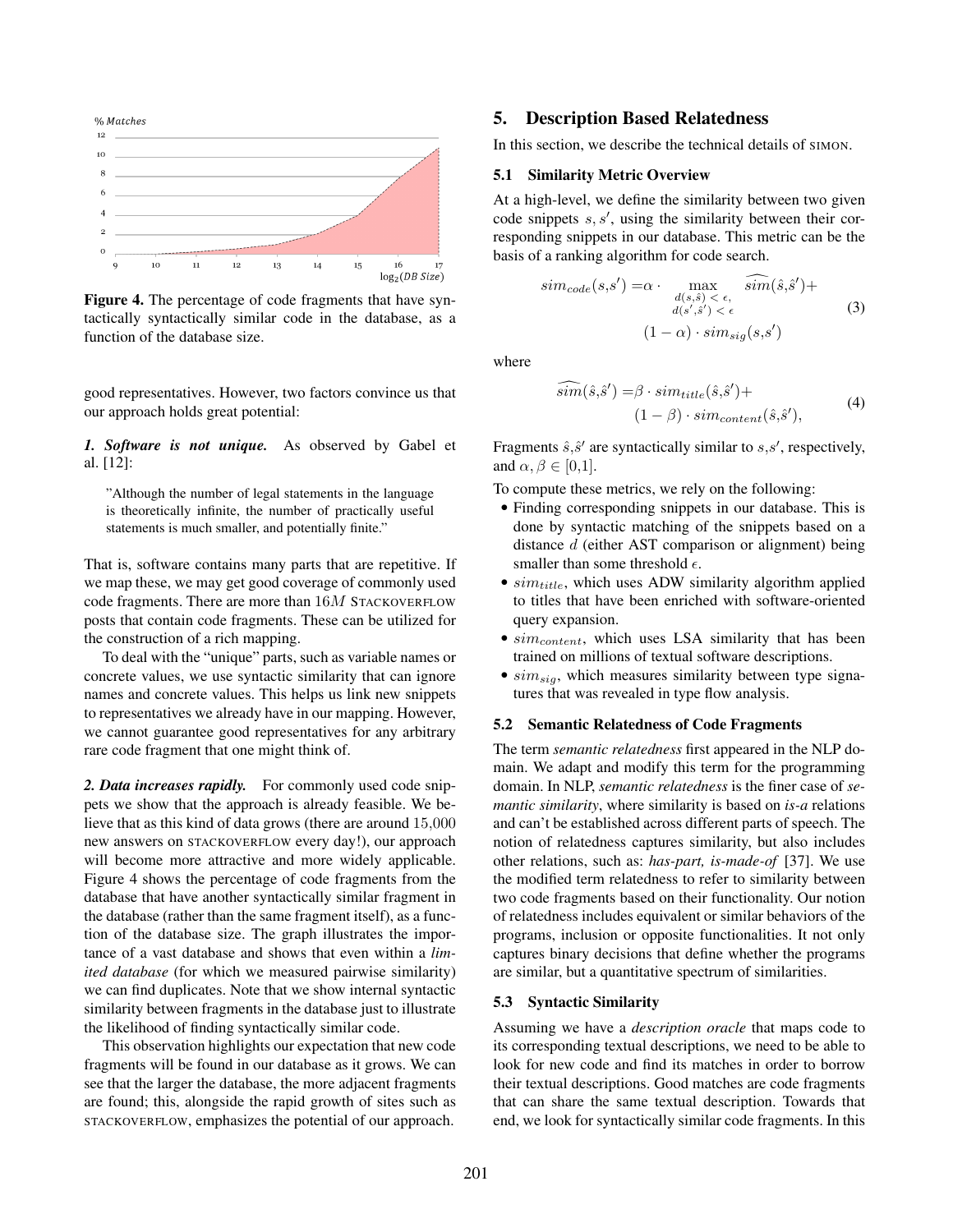<span id="page-5-1"></span>ip = "192.24.1.17" InetAddress x = InetAddress.getByName(ip); String h = x.getHostName(); System.out.println(h);

#### (a)

InetAddress addr = InetAddress.getByName("173.194.36.37"); String host = addr.getHostName(); System.out.println(host);



work we refer to two code fragments as syntactically similar in accordance with the notion of clone types  $1 - 3$  [\[18\]](#page-13-12). Mostly we refer to changes in formatting, naming or literals; however, a change can be broader as long as it preserves the flow and functionality of the original program.

*From Code Fragment to Description.* Given two arbitrary code fragments  $s, s'$ , and a description oracle containing code fragments with their textual descriptions, we would like to compute the semantic similarity  $\mathit{sim}_{code}(s, s')$  between s and s', or the opposite notion:  $d(s,s') = 1 - sim_{code}(s,s')$ . Often, the snippets don't appear as in the oracle, but with some negligible differences, such as naming, formatting or concrete values. To compute their similarity we use standard techniques for *syntactic similarity* of code fragments, as explained below. Specifically, we can find similar fragments in the oracle's database even when they differ in variable names or parameter values. Monperrus et al. investigated whether the SO search engine can handle code snippets as input. They searched for code, extracted from the site, but only 15% of the snippets from their dataset were found [\[32\]](#page-13-13). These results along with our dealing with multiple programming languages and our desire to find snippets that don't necessarily appear in the exact same way led us to consider other options. We suggest two similar but not identical techniques to deal with this problem: (i) the first treats the code as text and therefore works for all programming languages, and (ii) the second is language specific and based on the syntax of the chosen language.

*Generic Syntactic Similarity.* To deal with multiple programming languages we extract only the relevant tokens from each fragment – types, functions, keywords, special characters, etc., while preserving their order. Our approach is based on the common parts between the desired code and any code fragment from the search group. Initially, we use a standard keyword matching technique to find the group of possible matches, followed by alignment of the common tokens. As an example of syntactically similar fragments, consider the two in [Figure 5.](#page-5-1)

*Language-Specific Syntactic Similarity.* The first approach yields good results, tested on a subset of our database; however, we suggest another technique, customized for code.

<span id="page-5-2"></span>

Figure 6. Text processing using a sentence from [Section 3.](#page-2-3)

This technique is language specific and based on AST. For each snippet, we create a representative string. The string from the snippet in [Figure 8](#page-6-1) is:

# *Assign Name Store Call urlopen Attribute Name Load Load Str Assign Name Store Call read Attribute Name Load Load*

This string captures only the important information about the code: order, API calls, arithmetics, etc. Identifiers and concrete values are not captured in this representation. Then, when searching for new code within our database, we need to compute its representative string, after which we look for almost perfect matches, using ideas similar to those of the first approach. Mismatches of calls to built-in or common library functions are given a higher penalty.

## <span id="page-5-0"></span>5.4 Semantic Similarity of Descriptions

The question of semantic similarity between text documents is central in many NLP tasks, and is studied extensively in the NLP community. We assume the existence of a *description oracle*, which takes a code fragment and returns a set of natural-language documents describing its functionality. We refer to the set of natural-language documents related to a code fragment as its *semantic description*. We measure the distance between two *semantic descriptions* using text similarity methods. First, we take the *semantic description* and process it by lemmatizing (changing each word to its base form), removing stop words and punctuation signs. [Figure 6](#page-5-2) shows a text processing demonstration. Pilehvar et al. [\[38\]](#page-14-7) claim that techniques such as LSA are still most suitable for long texts. Hence, we decided to combine various text similarity techniques. For the titles, which are short and play a major role in the description, we use ADW with software specialized vocabulary as described in [Section 5.4.1.](#page-5-3) For the question content, which is a longer text, we use LSA on top of TF.IDF. LSA was trained on top of more than 1M SO posts and with a reduction to 300 dimensions. This value has been empirically chosen and has been shown before to be effective in practice. [\[26\]](#page-13-14). We compare the constructed vectors using *cosine similarity*.

## <span id="page-5-3"></span>5.4.1 Specialized NLP

Programming has many domain specific terms, such as *String* or *Int*. WordNet based approaches such as ADW might have difficulty dealing with these unique words and produce incorrect results. To deal with this problem we apply a *query expansion* approach that is based on data from a software-specific word similarity database [\[47\]](#page-14-10). For each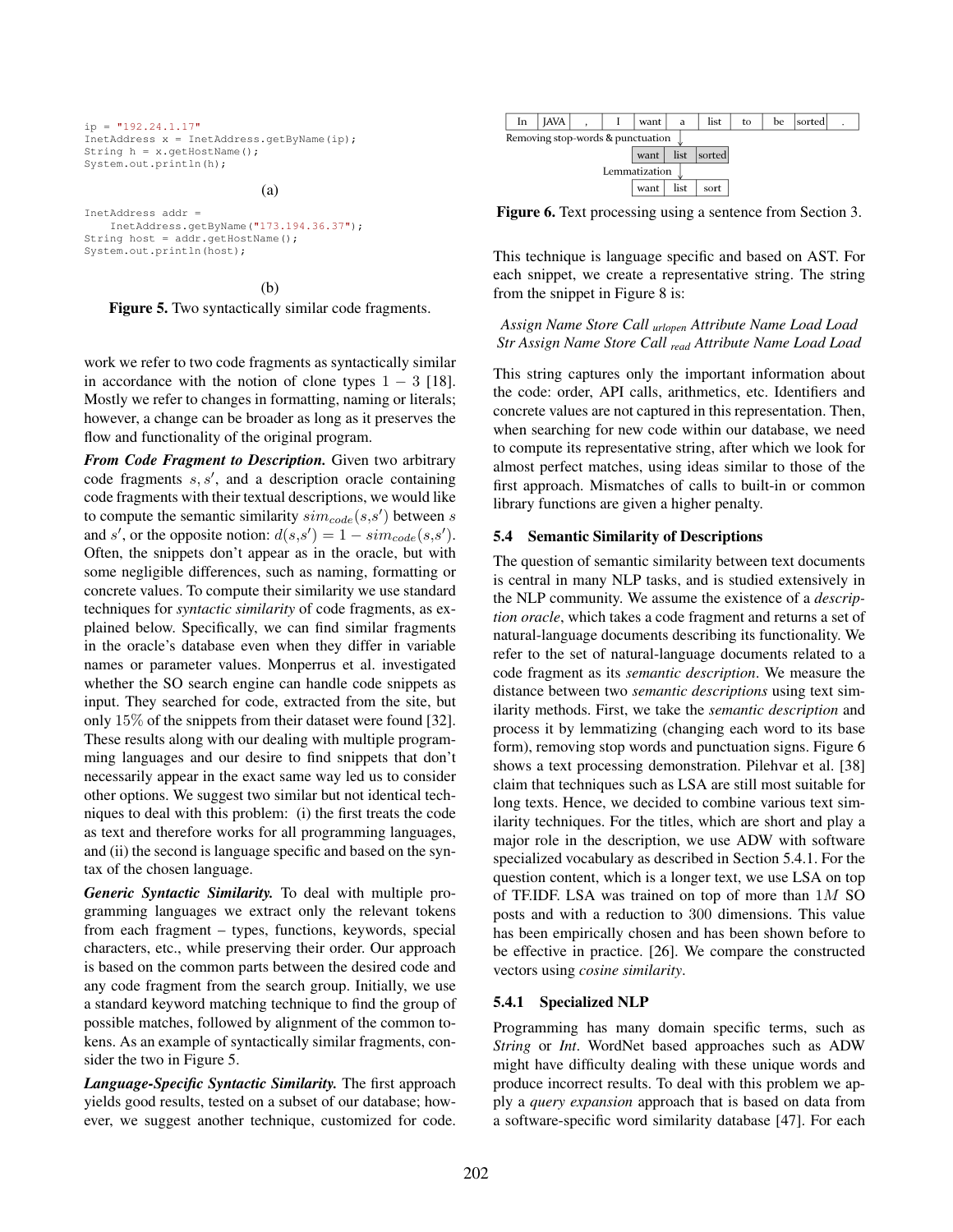compared text, we look for words that originate from the programming domain. Each such word is searched for within the database and its two most related words (if exist) are added to the text. This way, we specialize the NLP techniques for programming; words that are similar only in this context are linked and increase the texts' similarity score. For example, the words *"text"* and *"string"* are considered as similar in the programming domain, a connection we might miss if we use only standard WordNet.

## <span id="page-6-0"></span>5.5 Type Signatures

While keeping in mind the problem of similarity across programming languages, we wanted to utilize the code itself to support the text-based similarity function. Towards that end, we use type signatures as another measure for similarity. Ideally, we would like to use type signatures as a strong source of information for similarity. However, there are several challenges that make this harder than it seems at first glance: (i) multiple signatures in the same snippet: for snippets that consist of a single method or function, it may be possible to extract a clean type signature. However, this is not true for an arbitrary snippet that may contain several different functions, and thus also multiple signatures. (ii) different types across programming languages: a language's set of types, especially when dealing with an OOP language, might be infinite and does not necessarily correspond to other languages. In this paper, we take a rather simple approach to the problem, and only consider type signatures of short snippets, which mostly have single and primitive type signatures. This contributes some improvement to the precision, but not a substantial one. In future work, we plan to treat signatures more comprehensively in the hope of further improving.

*Motivation.* Sometimes functionally different code fragments hold semantic descriptions that might be classified as similar. Here is an example where using type information is critical. Consider two programs: the first converts a byte array to a string and the second does the opposite. [Figure 7](#page-6-2) shows the programs. Their partial descriptions (only titles) are the following (respectively):

- *(i) How do you convert a byte array to a hex string;*
- *(ii) Convert a string representation of a hex to a byte array;*

These descriptions share many common words; hence they get a high similarity score. However, their associated programs are not the same. The use of type signatures reveals that the two are indeed different and decreases their score.

*Example.* Consider the code fragment from [Figure 8.](#page-6-1) The code finds, for a given string (that represents an URL address), its html source. The string is hardcoded but the functionality of the code, the fact that it finds the html source, is the thing we want to isolate. In [Figure 9](#page-6-3) we can see the data flow of this code fragment. The string literal is not affected by other variables; hence it is the first node of the graph. The code passes a string as an argument to urlopen and saves the return value into a new variable named res. Using res

```
static string ByteToHex(byte[] bytes){
  char[] c = new char[bytes.Length * 2];
  int b;
  for (int i=0; i < bytes.length; i++){
    b = bytes[i] \rightarrow 4;c[i \star 2] = (char)(55 + b + (((b-10)>>31)&-7));
    b = bytes[i] & 0xF;c[i \star 2 + 1] = (char)(55 + b + (((b-10)>>31)&-7));
  }
 return new string(c);
}
```
(a)

```
public byte[] hexToBytes(String hStr){
   HexBinaryAdapter adapter = new HexBinaryAdapter();
   byte[] bytes = adapter.unmarshal(hStr);
   return bytes;
}
```
(b)

Figure 7. Reversed code fragments.

```
import urllib2
res = urllib2.urlopen('http://www.example.com')
html = res.read()
```
<span id="page-6-3"></span>**Figure 8.** Code fragment example that has a  $String \rightarrow$ String type signature.

| String("http")  |  |  |  |  |
|-----------------|--|--|--|--|
|                 |  |  |  |  |
| Func(urlopen)   |  |  |  |  |
|                 |  |  |  |  |
| UnknownVar(res) |  |  |  |  |
|                 |  |  |  |  |
| Func(read)      |  |  |  |  |
|                 |  |  |  |  |
| String(html)    |  |  |  |  |

Figure 9. [Figure 8'](#page-6-1)s data flow graph.

and the function read, it finds the html source, which is also a string. We can see that the first node has  $in_{degree} = 0$  and the last node has  $out_{degree} = 0$ , so we can say that the type signature of this code is indeed String  $\rightarrow$  String.

*Snippet Inputs and Outputs.* The inputs and outputs of snippets are not always explicit. If the snippet has a full function declaration and the language is statically typed, the signature is obvious and originates directly from the declaration. But for dynamically typed languages and code fragments that are not part of defined functions, the task of extracting the inputs and outputs is slightly more difficult. For code fragments that have no function declaration, as in the example from [Figure 8,](#page-6-1) we build the data flow graph as explained in [Section 6.2.2](#page-8-0) and skim for nodes with in $_{degree}$  and out $_{degree}$ equal to zero. These nodes are the snippet's inputs and outputs, respectively. A *snippet's type signature* is the relationship between its inputs and outputs.

*Cross-Language Set of Types.* Any language has its own set of types. We created a generic type set that includes all the most prevalent types in each language. Each languagespecific type is mapped into its generic form, and this way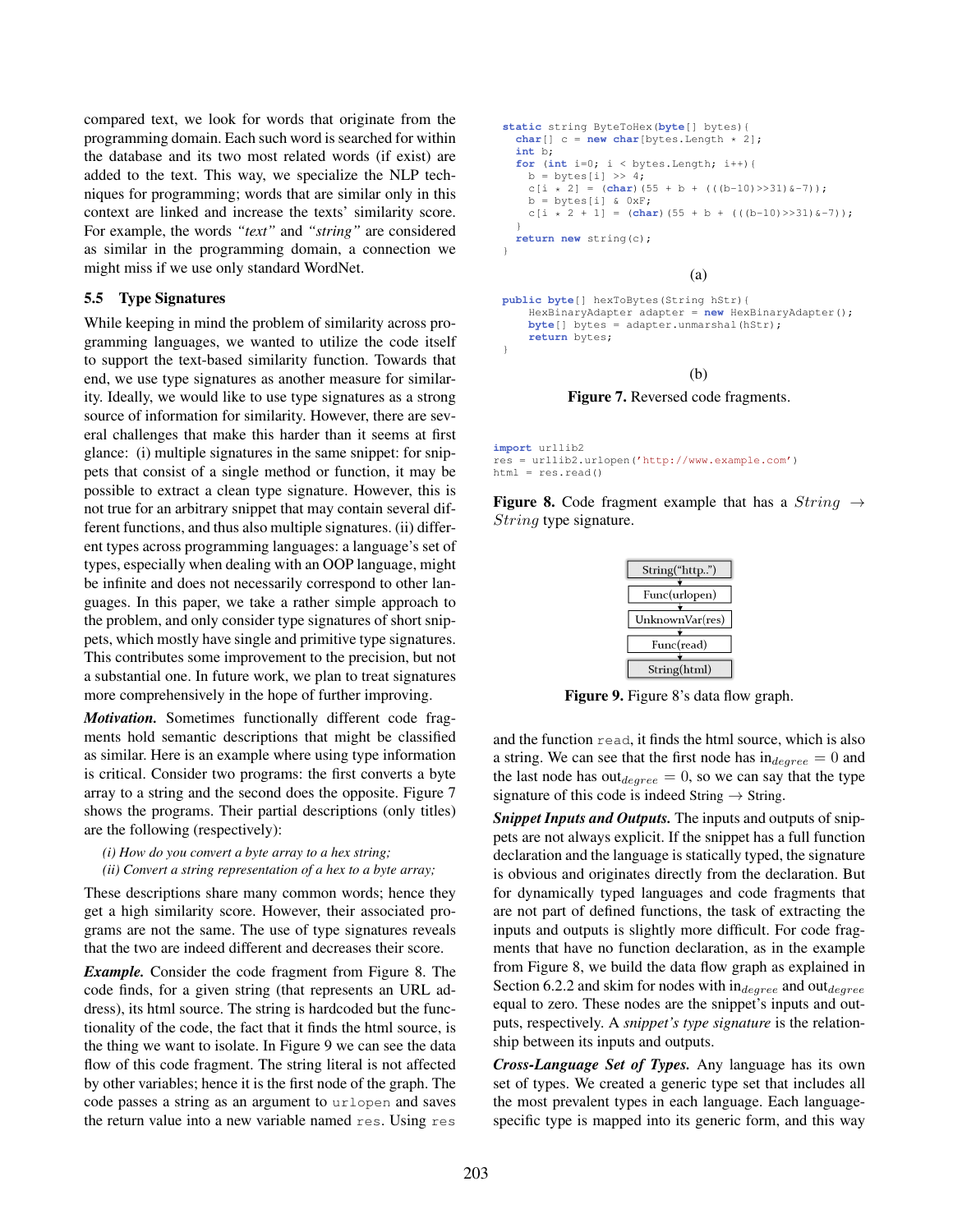we can compare signatures from different programming languages. This set of types includes the following: iterable, list, set, string, number, dictionary, file, bool and object. Connections between different types were also created. Consequently, closely related types, such as iterable and list, will get a higher similarity score than completely different ones.

# 6. Implementation

We implemented and evaluated our approach using the wellknown question-answering site STACKOVERFLOW. One of the main challenges was to obtain labeled data, to which we could compare our results. Towards that end, we implemented a system that allows us to crowd-source this task. The system and experiments were written in Python and Java, and run on an Intel(R) Core(TM) i7  $- 2720$ QM CPU @ 2.20Ghz machine with 16GB installed RAM, allocating a maximum of 750MB heap space.

## 6.1 Training

The first component of SIMON is the building of a massive code-to-descriptions mapping. This step is performed only once (or more accurately, once in awhile in order to keep the database up-to-date) and used by all the following steps.

#### <span id="page-7-0"></span>6.1.1 Building a Description Oracle

To build the *semantic description* of a piece of code, we will use the text of a question from SO, whose code is in its answers (or other but still *syntactically similar* code). We created a *description oracle*, that contains more than 1M code fragments linked to their descriptions. We used SO to construct our *description oracle*, due to its volume and coverage, but any code can be analyzed. SO includes many *"How to?"* questions answered with a code fragment. Our investigation shows that in most cases the question can play a major role in the semantic description of a piece of code. To build the semantic description of a code fragment, we use the text of the questions that contain the code fragment in one of their answers. The semantic description is composed using the title and the question, with different weights assigned to each. The method for choosing parameter values is described in [Section 6.1.2.](#page-7-1) We concluded that the title should have a major influence on the final score, because it seems to be the most descriptive part of the question. This conclusion was also drawn by Jeon et al. [\[17\]](#page-13-15) in previous research regarding question similarity. Because SO is crowdbased, it might contain wrong answers, which are expressed by bad code fragments. In order to deal with this challenge, we use the SO voting system, whereby each post (questions and answer) is assigned a score by the site users. We collect statistics about these scores and use them as a quality measure. [Table 2](#page-7-2) shows the collected information. According to Nasehi et al. [\[33\]](#page-13-16) and our statistics, we know that only 20% of all answers and 15% of all questions have a score of 3

<span id="page-7-2"></span>

| Type     | $Avg_{votes>0}$ $#_{votes>0}$ |          |                       | $\#_{all}$ $\#_{votes > 2}$ |
|----------|-------------------------------|----------|-----------------------|-----------------------------|
| Ouestion | $\mathbf{3}$                  | $>$ 3.7M | > 7.9M > 1.1M         |                             |
| Answer   | $\mathcal{S}$                 |          | > 8.1M > 13.5M > 2.8M |                             |

Table 2. Statistics about STACKOVERFLOW posts.

or higher. Moreover, the average score of a SO post with a score higher than 0 is 3. Therefore, we chose 3 to be the high score threshold for considering questions and answers as informative and we considered only code fragments that originate from posts with high enough scores. In this step we also determine the programming language of the extracted code, using the tags and the text of the post itself, and we train an LSA model, using more than  $1M$  textual descriptions exported from SO.

## <span id="page-7-1"></span>6.1.2 Parameter Tuning

Our system contains several parameters, such as the weight assigned to each question part, the influence of the type analysis on the final similarity score, and the threshold, which separates *similar* from *different* tags. Different parameters produce different classifiers, and we want to select the best one. We built a dataset with many pairs of code fragments and a boolean, which represents whether the fragments are similar. We use our labeled data, and look for the best values using *ten-fold cross-validation*, a common choice for model selection problems. Ten-fold cross-validation means that the dataset is randomly split into ten equal size subsets. With ten validation steps, trained on nine out of ten subsets and tested on the remaining one, we can find the best values [\[22\]](#page-13-17). We found the parameters that achieve the highest measurement values (as discussed in [Section 7.2\)](#page-8-1), while maintaining relatively low deviation, and set them to be our system parameter values. Our analysis showed that 0.4 of the score should come from the titles and 0.6 from the entire question text. The type signature gets 0.15 of the final similarity score, and the threshold was determined to be 0.52.

## 6.2 Measuring Similarity

#### 6.2.1 Textual Similarity

The text similarity method is one of the building blocks of our work. Hence, we had to choose it wisely. We decided to use a combination of certain text similarity techniques.

*For the Titles.* Titles are mostly short and descriptive (e.g., the titles in [Table 1\)](#page-2-2). Hence, we decided to use query expansion [\[49\]](#page-14-11), expanding only terms from the programming domain to avoid reduction in the quality of the results. Our specialized technique is based on the database created by Tian et al. [\[47\]](#page-14-10). With the expanded titles, we used ADW [\[38\]](#page-14-7) to build the corresponding vectors and compute the relevant cosine similarity between them. This part was written in Java using the open source code of [ADW](https://github.com/pilehvar/ADW) and SEWordSim.

*For the Content.* The combination of the title and question is a longer text (mostly around five sentences). We used TF.IDF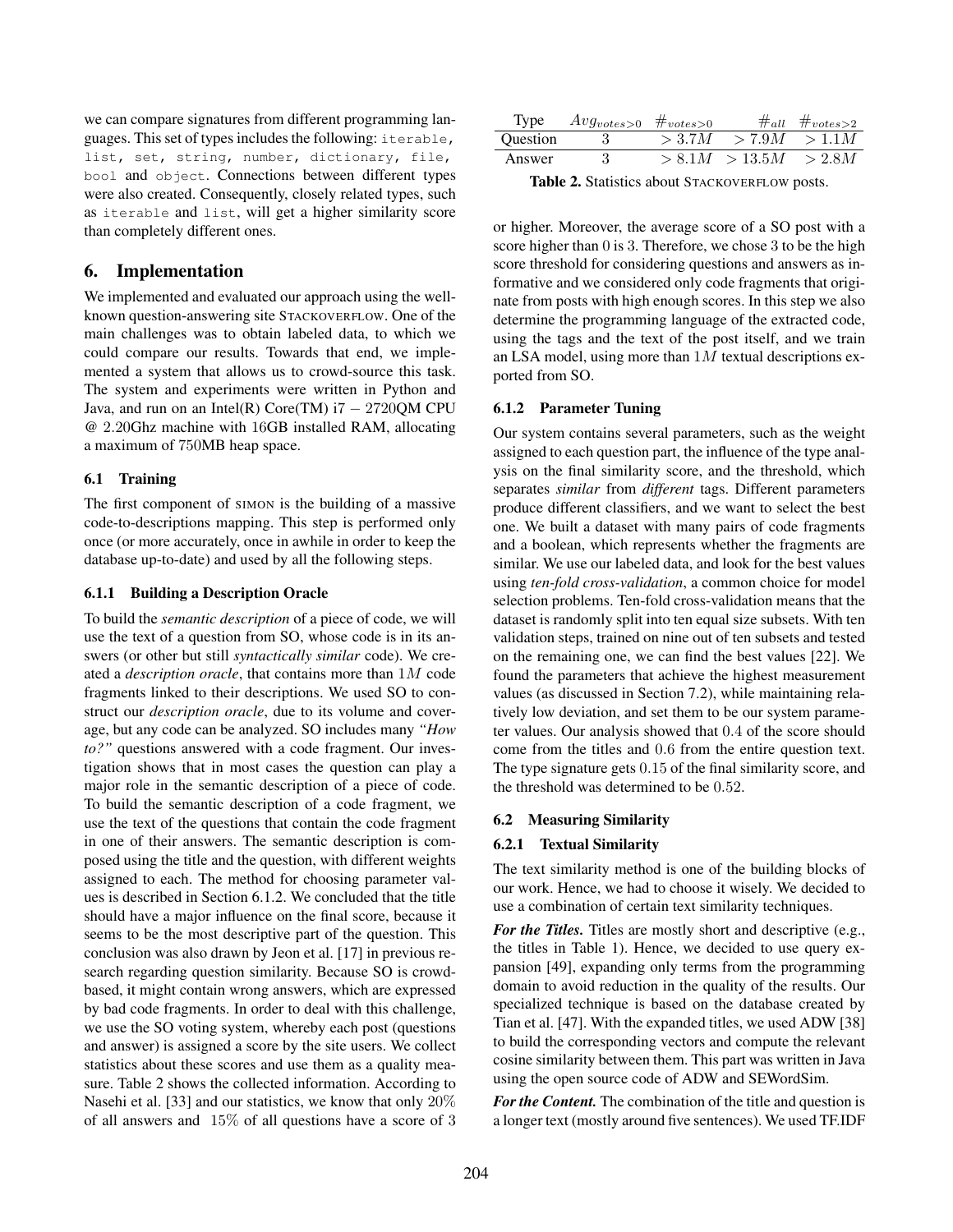and SVD (as implemented in [Scikit Learn](http://scikit-learn.org/stable/) and explained in [Section 3.1.2\)](#page-3-1) to implement LSA. We trained the model once and created a semantic space, on top of  $1M$  texts that were exported from SO.

## <span id="page-8-0"></span>6.2.2 Signature Similarity

To infer the type signature of a given snippet, we visit its AST and extract type and flow information. Our snippets are partial programs; they are often not parsable, and hence we can't create the AST immediately. In the first step, the snippet is processed to the code which is most likely to parse; in Java, for example, we initially import required classes, and then add variable initialization, fake method and class declarations, using ASTVisitor. After we get parsable code, we generate its AST and then we visit all its nodes. For each node we decided separately which information we want to keep. In Python, which is a dynamically typed language, we also extracted its function input and output types, using the documentations. The final product of this step is a labeled graph, from which we can find the snippet's inputs and outputs. To compute the similarity of type signatures for two given code fragments, we first try to match each type in one signature to its best fit in the other signature. Perfect matches (the same cross-language type) were assigned a higher score. Partial matches (e.g., set and list), were assigned a lower score. The final value is in the range of [0, 1]. We implemented our analysis for Java and Python.

# 6.3 Labeling System

To build the labeled corpus we had to find a way to determine the similarity level between a vast group of code fragments. This task requires human input and cannot be performed automatically. The idea to use crowdsourcing to support software engineering tasks has recently elicited great interest [\[7,](#page-13-18) [46\]](#page-14-12), so we decided to exploit it; we developed a crowdsource based web application called LIKE2DROPS. The system is available online here: [http://like2drops.](http://like2drops.com) [com](http://like2drops.com). In this system, the user's task is to choose the tag that most appropriately describes the pair's similarity on a 5-level Likert scale [\[27\]](#page-13-19). The possible tags are: *very similar, pretty similar, related but not similar, pretty different* and *totally different*. We designed a *human intelligence task* (HIT) of classification (100 pairs each) and looked for qualified programmers, with broad programming knowledge. To get many experts' opinions, we posted our system as a job in many freelancer sites, such as Elance, oDesk and Freelancer, and collected users' answers. Because we couldn't blindly trust any user, we had to integrate a *trust test*. Each fifth pair was taken from a sample set that we manually tagged. Users with high percentages of disagreement were removed from our experiments, due to our suspicion that they might have lied about their expertise. In our labeling system, we required that pairs be assigned a quantitative score from 1 to 5; however, the final evaluated product is a binary classifier. We saw that the overall direction of different users was often

```
int x = Integer.parseInt("8");
                             (a)
char c = '1';
int i = c - '0';// i is now equal to 1, not '1'
                             (b)
```
Figure 10. Two code fragments with inconclusive similarity level, both written in Java.

```
def f7(seq):
    seen = set()
    seen_add = seen.add
    return [ x for x in seq if x not in
            seen and not seen_add(x)]
                            (a)
List<Type> liIDs =
     liIDs.Distinct().ToList<Type>();
                            (b)
```
Figure 11. Semantically related fragments for creating a distinct list that was found with SIMON

the same, e.g., *very similar and pretty similar*, but the specific tags were not. We also saw that a large portion of the *related* labels were accompanied by *similar* labels; hence we decided to treat *related* as *similar* for our binary evaluation (note that SIMON's output is quantitative).

# 7. Evaluation

## 7.1 Labeled Corpus of Program Pairs

For our evaluation we created a large corpus of program pairs, tagged by similarity level. This corpus is of possible interest of itself. It contains 6,500 labeled pairs, based on more than 15,000 user tags, and is continuously growing.

Because *similarity is not equivalence*, it is not always clear whether two code fragments really are similar. Therefore, we had to build this corpus carefully. The corpus base is the crowd's knowledge, and each pair's similarity was determined by agreement among several users. Cronbach's alpha [\[43\]](#page-14-13) value for program pairs with exactly 3 raters is 0.847 and for 4 raters is 0.81. These values indicate hat the tags assigned by different raters are consistent. [Figure 10](#page-8-2) shows an example of a pair whose similarity is inconclusive and might be tagged as similar or different. The figure shows two code fragments that in principle transform a string representation of a number to its integer form. However, the first can handle any integer while the second is limited to digits only. Thus different users might assign this pair different tags.

## <span id="page-8-1"></span>7.2 Measurements

Using tags fetched from LIKE2DROPS, we computed the precision, recall, accuracy and AUC. We denote *Precision* as the fraction of snippet pairs that are labeled as similar and are indeed similar. *Recall* is denoted by the fraction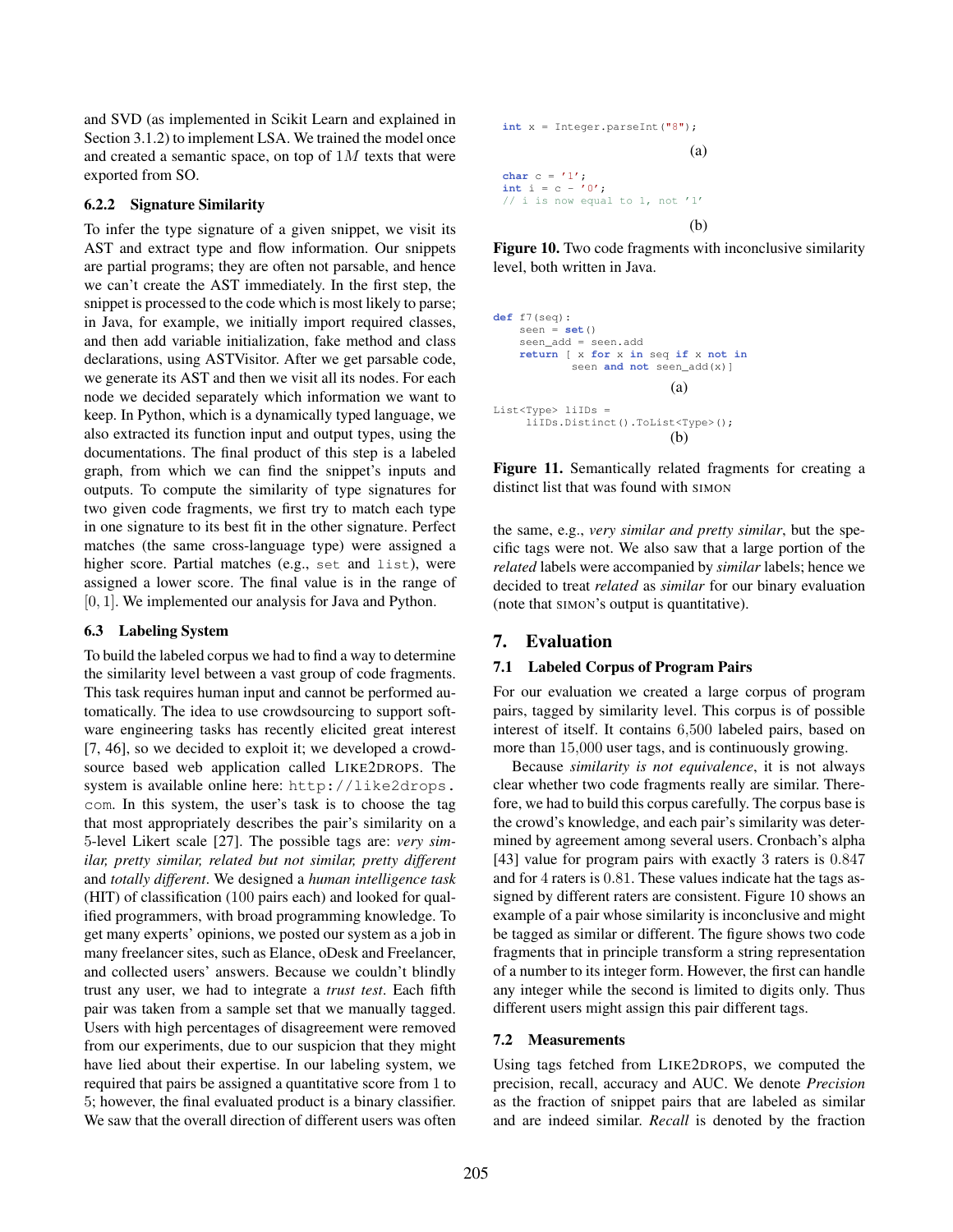<span id="page-9-0"></span>

| #  | Configuration                                         | Precision    | Recall          | Accuracy                     | <b>AUC</b> |
|----|-------------------------------------------------------|--------------|-----------------|------------------------------|------------|
|    | Full approach                                         | $\bf 86.2\%$ | $\mathbf{85}\%$ | $\overline{\textbf{87.3\%}}$ | 0.9391     |
| 2  | Full, without type signatures                         | 85.8%        | 85\%            | 87.1\%                       | 0.9386     |
| 3  | Full, without software specialized vocabulary         | 85.1\%       | 83.7%           | 86.3%                        | 0.9358     |
| 4  | Full, without ADW and software specialized vocabulary | 83.3%        | 83.1\%          | 85.1\%                       | 0.9335     |
| 5  | Full, without LSA                                     | 83.6%        | 82.4\%          | 85.1\%                       | 0.9343     |
| 6  | Only titles (ADW and software specialized vocabulary) | 83.8%        | 73.7%           | 82\%                         | 0.9011     |
|    | Only content (LSA)                                    | 81.1\%       | 73.9%           | 80.8%                        | 0.8726     |
| 8  | Tokenized-code, TF.IDF [11]                           | 77.3%        | 76.5%           | 79.6%                        | 0.8342     |
| 9  | Tokenized-code, LSA                                   | 79.8%        | $69.6\%$        | 78.7%                        | 0.825      |
| 10 | Random                                                | 45.6%        | 47.4%           | 50.7%                        | 0.4993     |

Table 3. Results obtained by omitting different parts of SIMON and comparison to other techniques.

of similar code fragment pairs that are actually labeled as similar. *Accuracy* is the fraction of correct labels.

When building a classifier the challenge is to find a good threshold (used to separate similar from different samples) across experiments. Plotting the accuracies using different thresholds yields the *receiver operating characteristic* (ROC) curve. The accuracy of the classifier is the *area under the curve* (AUC) value [\[6\]](#page-13-21). The ROC curve allows us to compare different classifiers.

#### 7.3 Similarity Classifier Evaluation

*Dataset Setup.* The experimental dataset contains 6,500 pairs of code fragments that were extracted from SO. This dataset consists of code fragments written in 37 different programming languages, such that Python, Java, C#, php and Javascript are the dominant languages. The average snippet length is 165 characters, while the smallest snippet has 35 characters and the longest one has 600. [Figure 11](#page-8-3) is an example of a similar pair from the database. We collected more than 15,000 user classifications. For 94% of the labeled pairs there was a consensus regarding similarity (similar or not); however, in the remaining 6% we couldn't determine the correct label because the answers varied greatly. It thus appears that no conclusive decision is possible. We therefore omitted these pairs from our experiment.

*What is the best configuration for establishing similarity?* For pairs with more than one user label (sample set of 2749 pairs), the results show that 87.3% of our labels are consistent with those of the users, while the precision is 86.2% and the recall is 85%. [Table 3](#page-9-0) shows the results using different configurations of SIMON; note that we chose the best threshold for each configuration, and that these values are the candidates that maximize the accuracy while maintaining relatively high recall and precision. The first row is the full configuration, that is, SIMON with all its steps. The next rows show the numbers achieved using a partial configuration of SIMON. *Row 2* is the full configuration, using the text analysis only, without type signatures. *Row 3* is the full configuration, using the text analysis, without software-specific specialized vocabulary. *Row 4* is the full configuration, using

<span id="page-9-1"></span>

| Method       | Precision | Recall   | Accuracy |
|--------------|-----------|----------|----------|
| <b>SIMON</b> | $92.2\%$  | $92.6\%$ | 89%      |
| DECKARD [18] | 71.5%     | 51.5%    | 55.6%    |
| JPlag $[41]$ | 65.3%     | $45.1\%$ | 48.5%    |

Table 4. Comparison results on Java-Java pairs dataset.

LSA alone as the text similarity method. *Row 5* is the full configuration, using TF.IDF as the text similarity method. *Row 6* is the full configuration, using the title only for the textual description (ADW as the text similarity method). *Row 7* is the full configuration, using the content only for the textual description (LSA as the text similarity method). *Row 8* shows the tokenized-code approach, using TF.IDF for the text analysis. This result was achieved using the approach of the DeSoCoRe tool [\[11\]](#page-13-20). *Row 9* shows the tokenized-code approach, using LSA for the text analysis. *Row 10* shows a random choice for each pair (uniform). Tokenized-code refers to the naive approach, where we use the code as its textual description. The results of lines 8 and 9 were achieved with pre-processed code (token decomposition and operator removal), and the results without this step are less accurate (around 10% less). The relatively high values achieved using this approach can be explained by wrong user labels that were based on the syntax instead of the semantics. These wrong labels acted in favor of the naive approach. It can be seen that the difference between the first two lines is not significant: the contribution of the type signatures is almost unobservable due to a bias caused by relatively few pairs having signatures (the implementation does not cover all the programming languages). We believe that the type signature could be more useful than what we have demonstrated in our experiments in datasets with more pairs that have similar de-scription and different type signatures. McNemar's test [\[29\]](#page-13-22) between the results obtained with our approach and each of the other configurations (excluding the second) showed twotailed P-values of less than 0.0001, which by conventional criteria indicate significant difference.

*Comparison to other code similarity techniques.* It is important to note that when the given programs are very close syntactically, syntactic clone detection might be more pre-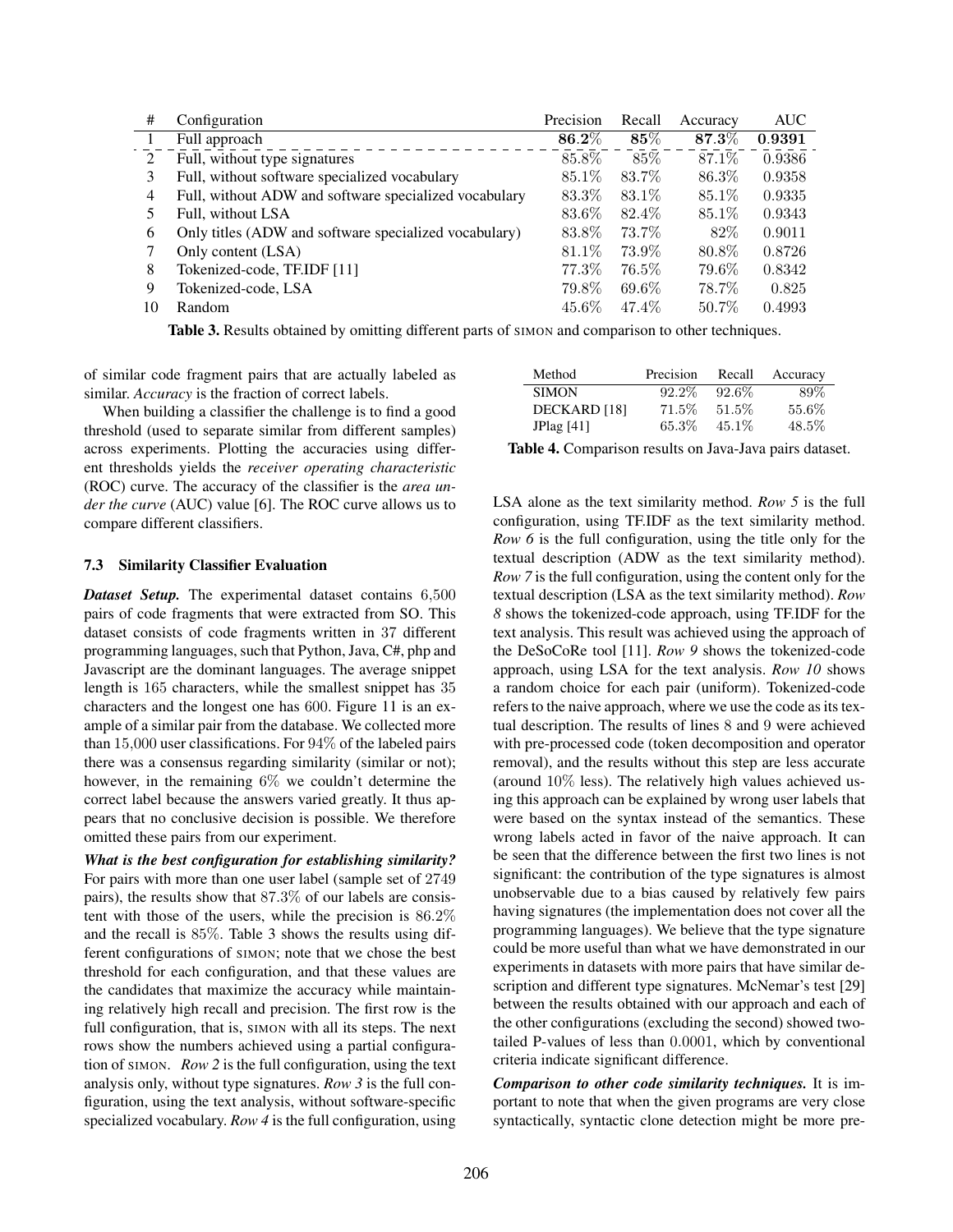<span id="page-10-1"></span>

| #Users | #Labels | Precision | Recall | Accuracy | <b>AUC</b> |
|--------|---------|-----------|--------|----------|------------|
| All    | 3951    | 80.4%     | 81.7%  | 83.1%    | 0.9036     |
| >1     | 2749    | 86.2%     | 85%    | 87.3%    | 0.9391     |
| > 2    | 1430    | 89.5%     | 86\%   | 89.7%    | 0.9591     |
| >3     | 710     | 91.7%     | 88.5%  | 91.4%    | 0.9720     |
| >4     | 419     | 92.6%     | 88.5%  | 91.9%    | 0.977      |
| > 5    | 282     | 91.5%     | 87\%   | 90.8%    | 0.9727     |
| > 6    | 200     | 94%       | 91.9%  | 94\%     | 0.9834     |
| >7     | 147     | 93.4%     | 93.3%  | $94.6\%$ | 0.9889     |

Table 5. Results obtained by different confidence levels.

cise than our approach. The goal of our approach is to handle the case in which the given code snippets are not similar syntactically, and applying techniques that rely on syntax is unlikely to succeed. This distinguishes our technique from classic clone detection techniques. [Figure 1](#page-1-0) is an excellent example of such case. To evaluate our approach, against a pure structural approach, we compared it to JPlag [\[41\]](#page-14-14), a tool that finds similarities among multiple sets of Java source code files in order to detect code plagiarism. Towards the comparison, we filtered only Java-Java pairs, made them parsable (as described in [Section 6.2.2\)](#page-8-0), and used them for this evaluation. The results are shown in [Table 4](#page-9-1) and based on 354 Java-Java pairs. JPlag achieved "high" precision due to the large number of pairs that were classified with a score of 0. We used the same Java-Java dataset with Deckard [\[18\]](#page-13-12), using the following parameters that achieved optimized results: 10 minimum tokens, 0 stride and 0.45 similarity threshold. These results are also shown in [Ta](#page-9-1)[ble 4.](#page-9-1) Vinayakarao et al. [\[48\]](#page-14-15) present a technique for finding functionally similar snippets, using textual similarity and program analysis techniques. The approach is demonstrated with STACKOVERFLOW posts, focused on Java snippets. The similarity between two snippets is determined by applying a simple text similarity method to the corresponding posts' vocabulary, and by the snippet's structural information. Our work differs from this work in the following ways: Vinayakarao et al.'s goal is to find code fragments that match a given query, while ours is to capture similarities between code fragments. Moreover, the second step of their approach is to filter out syntactically similar fragments by their complexity level, while we want to preserve fragment similarity. We tried to adapt Vinayakarao et al.'s approach to our case; however, many implementation details are missing and their approach being query-post oriented, led to bad performance, so we decided to omit this evaluation.

*Does agreement between more raters improve the results?* Despite our efforts to get many answers for each pair (e.g., many user opinions), there was still a group of pairs with only a few tags. To check the source of the mismatches between the labeled data and SIMON's classifications, we manually analyzed a representative group ( $|qrow| > 200$ ) of misclassified tags. [Figure 12](#page-10-0) shows the error distribution. Many errors were caused by wrong labels, given by one

<span id="page-10-0"></span>

Figure 12. Analysis of more than 200 wrong classifications.

user. We tried to understand whether agreement between more users can help us to achieve better results. [Table 5](#page-10-1) shows the different measurements achieved using pairs with an increasing agreement threshold. The threshold is based on the number of distinct users that agreed on a specific pair. Notably, even an increase to agreement between two users dramatically improves the results. The pie chart also indicates the possibility of improving the results by adopting better text similarity techniques and shows that we can't blindly trust the descriptions.

### 7.4 Code Retrieval Evaluation

To find representative fragments, as explained in [Section 5.3,](#page-4-1) we have to query our database using syntactic similarity technique. We performed several experiments to evaluate our ability to query the *documentation oracle*.

*Generic method.* The first experiment examines our ability to retrieve syntactically similar snippets with the generic method. We checked two sets of code fragments from multiple programming languages: (i) control group: 25 fragments randomly chosen from our 1M database, and (ii) 25 fragments randomly chosen from our 1M database that were mutated by a programmer. He was instructed to apply mutations that consist of changes in the formatting, naming and literals – changes that preserve the flow and functionality of the original program.

This experiment consists of two sub-experiments:

*Full database* (our original 1M snippets database) - We used each fragment as an input query and evaluated our ability to retrieve the correct fragment. Fragments from the first group were correctly returned as the first match in all cases. Fragments from the second group were retrieved as the first result in 16/25 of the cases, as the second result in 8/25, and not at all only once.

*Limited database* - We created a test set with 1,000 code fragments that were randomly extracted from SO. A programmer with more than 7 years of experience tagged each of the 50,000 pairwise options of query and database entry. This process was long and took around 4 months using a dedicated system that allowed him to easily tag many pairs. With these labels we managed to compute the precision, recall and accuracy, as shown in [Table 6.](#page-11-0)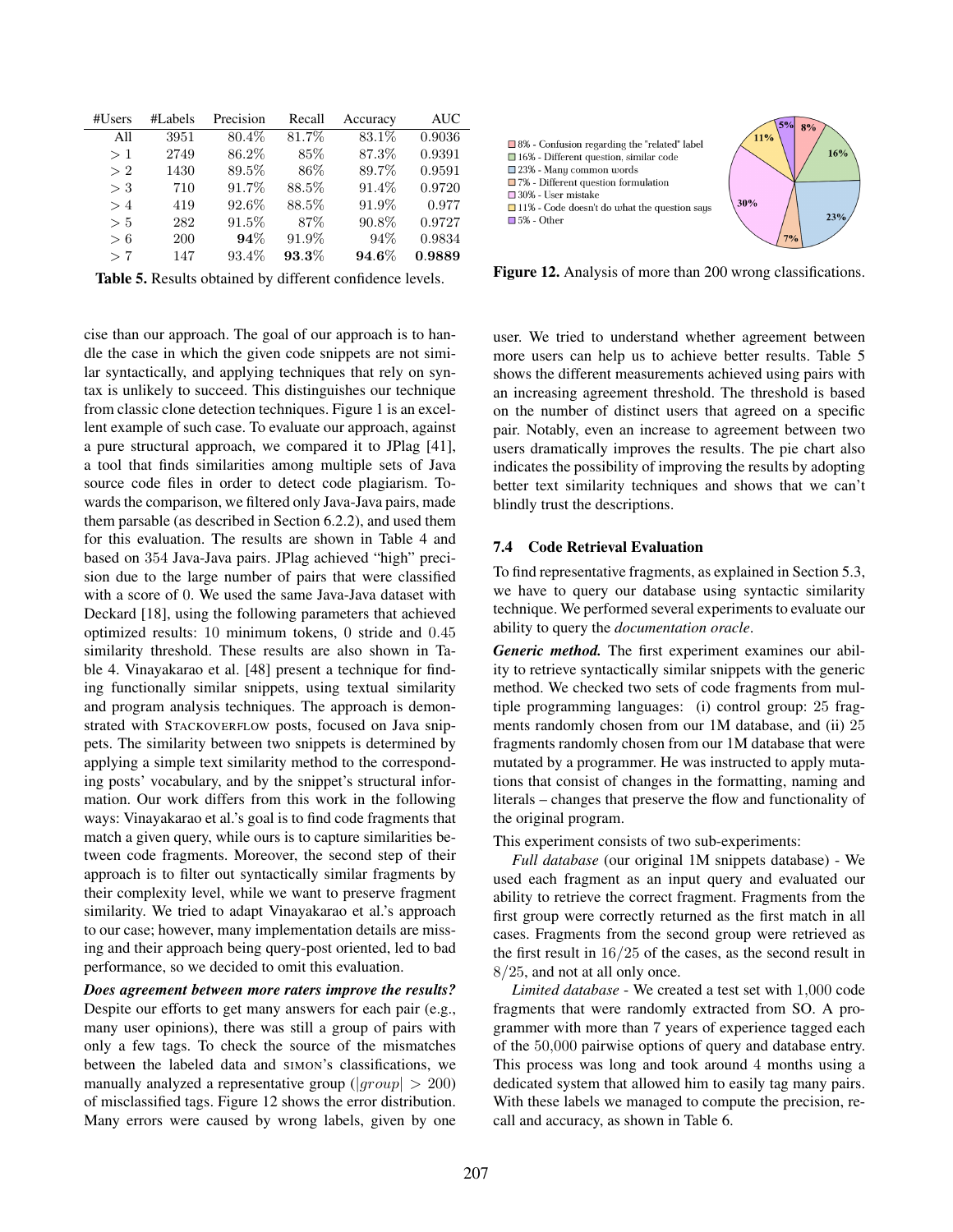| Precision | Recall | Accuracy |  |
|-----------|--------|----------|--|
| 94%       | 92.1\% | 99.987\% |  |

<span id="page-11-0"></span>Table 6. Our code retrieval results based on a test set with 1,000 code fragments and 50 search queries.

<span id="page-11-1"></span>>>> wordlist = ['Schreiben\nEs', 'Schreiben', 'Schreiben\nEventuell', 'Schreiben\nHaruki'] >>> [ i.split("\n")[0] **for** i **in** wordlist ] ['Schreiben', 'Schreiben', 'Schreiben', 'Schreiben'] (a) >>> la =  $["a.b.c.d", "a.b.c", "v.d.k", "z"]$ 

Figure 13. Syntactically similar code fragment.

(b)

>>> [elem.split('.')[-1] **for** elem **in** la] ['d', 'c', 'k', 'z']

*Python-specific method.* To evaluate the Python-specific syntactic similarity method, we designed a simple and precision-oriented experiment. We chose this method of evaluation due to the success of the previous technique and the fact that this method is recall-preservative and may negatively affect only the precision (each pair that was found similar using the first method will necessarily be similar in this method). We initialized the pair database with more than 1,000 pairs. Then, we collected pairs that were labeled as similar by SIMON [\(Figure 13](#page-11-1) shows an example of such a pair). Another programmer, with more than 8 years of experience, validated the results and determined whether each pair indeed represents similar snippets. For identical fragments with no modifications except to their variable names, perfect results are obtained. The results show almost 94% agreement along all the checked pairs. Analysis of the errors revealed that many of them are the product of very short programs, important function parameters (that change the code's functionality) or use of functions with the same name, originating from different libraries. We could have tightened the requirements for a pair to be declared as syntactically similar; however, had we chosen to do so, we would have lost good matches. Our current preference is to use this approach, but it is open for future research.

## 7.5 Performance

>>>

SIMON's performance was not a priority, and therefore no major optimization steps were implemented. However, we aimed to achieve reasonable computation times. Nonetheless, the first phase, wherein we build the documentation oracle and train the text similarity models, is long: around 8 hours. This step is done only once in awhile to keep the database updated. The average running time for the text similarity (LSA and ADW) and type signature comparison steps is around 1 second each, while the code retrieval step takes around 0.5 seconds in the generic retrieval method, and 1 second for the Python-specific method.

# 8. Discussion

In this section we present justifications for some of the choices we made, interesting points, and certain limitations.

*Limitations.* The significant challenge of our approach is to find representative code in our database for an arbitrary code fragment provided by a user. While it seems a major challenge, we believe that as a more code is integrated into our database, the greater the chance that any reasonable fragment will have a proper representative. Even a closed code base could be annotated with descriptions from SO. This challenge and its solution are discussed in greater detail in [Section 4.1.](#page-3-2) Another challenge in our approach is that it is heavily crowd-based. When a given program does not have sufficiently detailed or precise corresponding textual descriptions, the textual similarity may be too weak. In such cases, our approach may fail to establish similarity. We adopted elimination techniques, such as ignoring code fragments that originate from posts with a low voting score and removing bad user classifications; however, our approach might still be biased. Another limitation is associated with *relatedness*. While we believed that this term is well defined and clear, a review of classified pairs showed that it is controversial. Consequently, we got many pairs classified as *related*, some of which indeed follow our definition, but some of which do not. This reduced SIMON's performance and we think that the term *relatedness between code fragments* can be a foundation for future work. One should also note that our approach is limited by the performance of its syntactic similarity and text similarity techniques. With that said, our evaluation shows that the chosen methods are a good match.

*ADW & LSA.* Simple text similarity techniques such as TF.IDF are sufficient and can get good results in many cases; however, they cannot capture semantic relationships due to the randomness of human expression. Consider, for example, two code fragments that *sort a list*. One is associated with the textual description: *Arrange group of numbers in Python* and the second with *Sort my digits list - Java*. It is easy to see the affinity between the descriptions; however, without the addition of advanced techniques such as ADW or LSA, they might be classified as different.

*Specialized Vocabulary.* Software contains unique words that are not part of "everyday speech", such as types (e.g., *String, Int, Integer*) and keywords. It also contains words whose meanings are different from their everyday sense, such as *directory*. The meaning of the word "directory" (according to Merriam-Webster) is "serving to direct; specifically: providing advisory but not compulsory guidance" or "a book that contains an alphabetical list of names of people, businesses, etc." But in the programming domain *directory* is a folder, where we can store our files. The words *folder* and *directory* are strongly related when dealing with software, a fact we would miss if our method were unable to recognized the unique meaning of these words in the software context.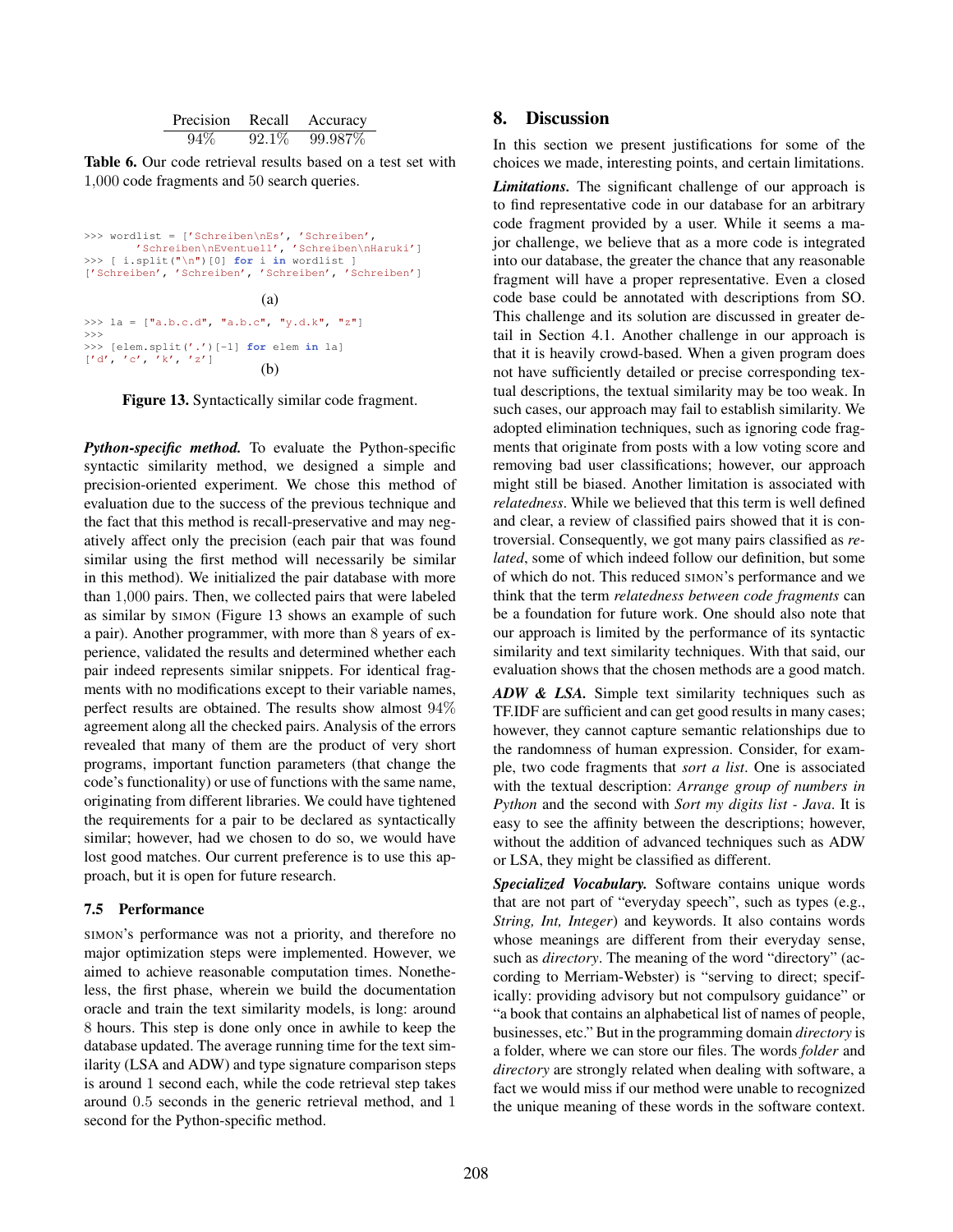However, we did not observe that this distinction had any significant effect on the results in general. This is probably due to the use of mostly consistent terms in the descriptions.

*Text Similarity vs. Code Similarity.* Semantic text similarity is a hard problem due to ontologies and negation. Much research has been conducted on this subject [\[16,](#page-13-23) [38\]](#page-14-7). Common techniques are based on knowledge bases, such as WordNet, which help to clarify the randomness created by ontologies and achieve good results. On the other hand, the nature of code complicates the use of standard text similarity techniques. Code fragments have different syntax, according to their programming language, different documentation, formatting, identifiers, data types, APIs, libraries, algorithms, literals, etc. Similar code fragments can be much more complex than texts and differ in many ways. In contrast, the text similarity problem we deal with is even easier in that we have to compare texts that originate from the narrow domain of programming, all written in English. These restrictions make our specific text similarity problem solvable and, combined with snippet analysis, which eliminates the errors of the text similarity method – it yields great results.

# 9. Related Work

In this section, we briefly survey a few related works.

*Cross-Language Code Similarity.* The topic of cross-language code similarity has not been widely investigated. However, some research exists. Flores et al. [\[11\]](#page-13-20) approached this problem to detect source code re-use across programming languages, using NLP techniques. After splitting source code to functions, they compare the similarity of functions from the source codes, using basic NLP techniques, such as  $n$ -grams and tf. To measure the distance between two code representations, they used cosine similarity. There has also been some work that relies on probabilistic models of programs based on large code bases [\[19\]](#page-13-24). In this work, Karaivanov et al. suggested an approach for program translation based on mapping between C# and Java grammars.

*Clone Detection.* In general, syntactic clone matching technique works on the structure of the program. For example, Deckard [\[18\]](#page-13-12) turns ASTs into a vector and uses locality sensitive hashing to find similar vectors. Deckard uses features that are directly extracted from the program's AST and does not rely on mapping them to more abstract concepts like natural language description as done in our work. Tools like Deckard can be used for initial mapping of a given program to corresponding representatives in the database.

*NL as a Tool for Programming Tasks.* Hindle et al. [\[14\]](#page-13-6) were the first to apply statistical language models originating from the NLP world to programming languages. They showed that code is more repetitive and predictable than natural language and hence can be modeled using statistical language models. Furthermore, they suggest that code fragment retrieval can rely on English descriptions, a task we deal with. Kuhn, Ducasse and Gírba [\[25\]](#page-13-25) leverage the semantic knowledge expressed in code naming and comments to cluster code sections. They use LSI and other IR techniques to find topics, utilizing the vocabulary in the code. Applying such techniques directly on the code may be the first step in building the textual descriptions for "new" code fragments. There has been a lot of work on the use of natural language in software engineering tasks. Some work has addressed the problem of inferring specifications from natural language descriptions [\[35,](#page-14-16) [57\]](#page-14-17). Other works have dealt with security policy extraction [\[51\]](#page-14-18), detection of API documentation errors [\[56\]](#page-14-19), bug identification [\[13\]](#page-13-26), code convention modification [\[1\]](#page-13-27), traceability link recovery [\[34\]](#page-14-20) and source code search [\[21\]](#page-13-28). To the best of our knowledge, we are the first to use the mapping from code to textual description captured in big code to establish cross-language code similarity.

*Automatic Tagging.* Our approach is also inspired by automatic tagging of images used in the search context [\[8,](#page-13-29) [24\]](#page-13-30). In such methods images are annotated with textual tags that are used for retrieval. Existing work on synthesis of highlevel descriptions from code fragments [\[45\]](#page-14-21) typically relies on structural analysis of the code itself. While this has many advantages, this approach is often limited to describe the code only in terms of its actual operations (in terms of the solution), without any mention of the problem being solved.

*Code Retrieval.* Mishne and De Rijke [\[31\]](#page-13-31) used conceptual modeling of code to perform the task of code retrieval, avoiding the differences in programming language syntax. They represent each code as a *conceptual graph* (CG) [\[44\]](#page-14-22) and thus were able to capture the content and the structure of the code. Ponzelli et al. [\[40\]](#page-14-23) developed an Eclipse plug-in which connects code snippets to relevant STACKOVERFLOW discussions. They built a ranking model to evaluate the relevance of the discussion to the code. Keivanloo et al. [\[20\]](#page-13-32) suggested approach for spotting working code examples via free-form queries used for Internet-scale code engines. Their approach is based on p-strings, cosine similarity and ranking models.

# 10. Conclusion

We presented a novel approach for measuring semantic relatedness between code fragments based on their corresponding natural language descriptions and their type signatures.

Our approach is inspired by work on image retrieval, where image similarity is determined by first associating images with textual descriptions (tags), followed by comparison of these descriptors. We believe that this presents a new direction to be explored for program similarity, where the approach presented in this paper is a first modest step.

We implemented our approach in a tool called SIMON, using STACKOVERFLOW, and applied it to determine relatedness between program pairs. We used the crowd to collect labeled data, which may itself be of interest. We combined an openworld approach, text similarity techniques, and type analysis, and showed that it leads to promising results.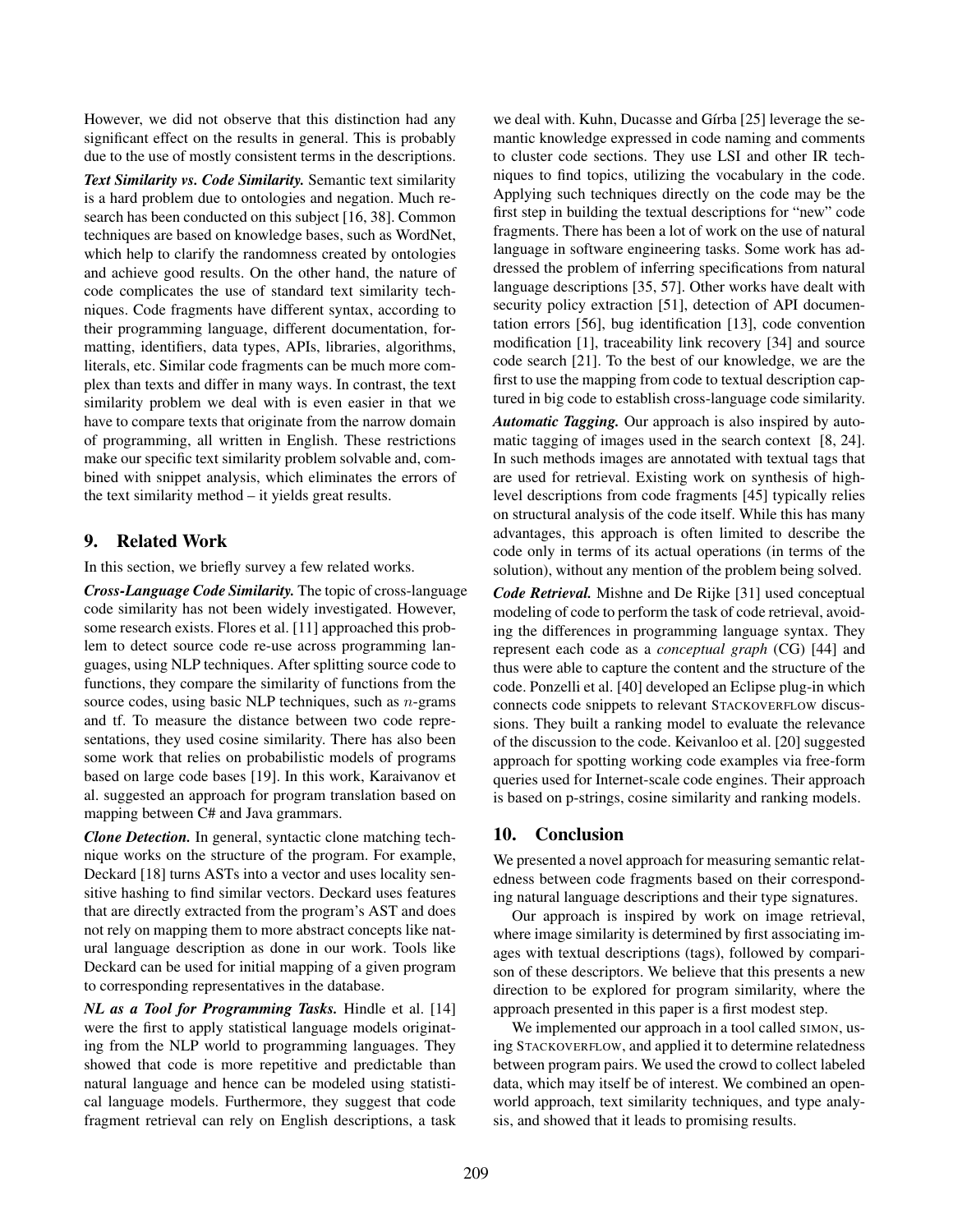# Acknowledgments

The authors would like to thank Ran Zilberstein for commenting on an earlier version of this paper. The research leading to these results has received funding from the European Union's Seventh Framework Programme (FP7) under grant agreement no. 615688 - ERC-COG-PRIME.

## References

- <span id="page-13-27"></span>[1] M. Allamanis, E. T. Barr, C. Bird, and C. Sutton. Learning natural coding conventions. In *FSE*. ACM, 2014.
- <span id="page-13-7"></span>[2] A. Arasu, J. Cho, H. Garcia-Molina, A. Paepcke, and S. Raghavan. Searching the web. *ACM Transactions on Internet Technology (TOIT)*, 2001.
- <span id="page-13-2"></span>[3] B. S. Baker. A program for identifying duplicated code. *Computing Science and Statistics*, 1993.
- <span id="page-13-3"></span>[4] I. D. Baxter, A. Yahin, L. Moura, M. S. Anna, and L. Bier. Clone detection using abstract syntax trees. In *International Conference on Software Maintenance*. IEEE, 1998.
- <span id="page-13-0"></span>[5] H. Berghel and D. Sallach. Measurements of program similarity in identical task environments. *ACM SIGPLAN Notices*, 1984.
- <span id="page-13-21"></span>[6] A. P. Bradley. The use of the area under the ROC curve in the evaluation of machine learning algorithms. *Pattern Recognition*, 1997.
- <span id="page-13-18"></span>[7] C. Chen and K. Zhang. Who asked what: integrating crowdsourced FAQs into API documentation. In *Companion Proceedings of the 36th International Conference on Software Engineering*. ACM, 2014.
- <span id="page-13-29"></span>[8] L. Chen, D. Xu, I. W. Tsang, and J. Luo. Tag-based web photo retrieval improved by batch mode re-tagging. In *IEEE Conference on Computer Vision and Pattern Recognition (CVPR)*, 2010.
- <span id="page-13-8"></span>[9] S. C. Deerwester, S. T. Dumais, T. K. Landauer, G. W. Furnas, and R. A. Harshman. Indexing by latent semantic analysis. *JAsIs*, 1990.
- <span id="page-13-1"></span>[10] S. Ducasse, M. Rieger, and S. Demeyer. A language independent approach for detecting duplicated code. In *IEEE International Conference on Software Maintenance (ICSM) Proceedings*, 1999.
- <span id="page-13-20"></span>[11] E. Flores, A. Barrón-Cedeno, P. Rosso, and L. Moreno. DeSo-CoRe: Detecting source code re-use across programming languages. In *Proceedings of the Conference of the North American Chapter of the Association for Computational Linguistics: Demonstration Session*, 2012.
- <span id="page-13-11"></span>[12] M. Gabel and Z. Su. A study of the uniqueness of source code. In *Proceedings of the 18th ACM SIGSOFT International Symposium on Foundations of Software Engineering*, 2010.
- <span id="page-13-26"></span>[13] M. Gegick, P. Rotella, and T. Xie. Identifying security bug reports via text mining: An industrial case study. In *7 th IEEE Working Conference on Mining Software Repositories (MSR)*, 2010.
- <span id="page-13-6"></span>[14] A. Hindle, E. T. Barr, Z. Su, M. Gabel, and P. Devanbu. On the naturalness of software. In *34th International Conference on Software Engineering (ICSE)*. IEEE, 2012.
- <span id="page-13-5"></span>[15] S. Horwitz. Identifying the semantic and textual differences between two versions of a program. In *Proceedings of the*

*ACM SIGPLAN Conference on Programming Language Design and Implementation*, 1990.

- <span id="page-13-23"></span>[16] A. Islam and D. Inkpen. Semantic text similarity using corpusbased word similarity and string similarity. *ACM Transactions on Knowledge Discovery from Data (TKDD)*, 2008.
- <span id="page-13-15"></span>[17] J. Jeon, W. B. Croft, and J. H. Lee. Finding similar questions in large question and answer archives. In *Proceedings of the 14th ACM International conference on Information and knowledge management*, 2005.
- <span id="page-13-12"></span>[18] L. Jiang. *Scalable Detection of Similar Code: Techniques and Applications*. PhD thesis, University of California, Davis, 2009.
- <span id="page-13-24"></span>[19] S. Karaivanov, V. Raychev, and M. Vechev. Phrase-based statistical translation of programming languages. In *Proceedings of the ACM International Symposium on New Ideas, New Paradigms, and Reflections on Programming & Software*, 2014.
- <span id="page-13-32"></span>[20] I. Keivanloo, J. Rilling, and Y. Zou. Spotting working code examples. In *Proceedings of the 36th International Conference on Software Engineering*. ACM, 2014.
- <span id="page-13-28"></span>[21] M. Kimmig, M. Monperrus, and M. Mezini. Querying source code with natural language. In *Proceedings of the 26th IEEE/ACM International Conference on Automated Software Engineering*, 2011.
- <span id="page-13-17"></span>[22] R. Kohavi. A study of cross-validation and bootstrap for accuracy estimation and model selection. In *Ijcai*, 1995.
- <span id="page-13-4"></span>[23] R. Koschke, R. Falke, and P. Frenzel. Clone detection using abstract syntax suffix trees. In *13th Working Conference on Reverse Engineering (WCRE)*. IEEE, 2006.
- <span id="page-13-30"></span>[24] A. Krizhevsky, I. Sutskever, and G. E. Hinton. Imagenet classification with deep convolutional neural networks. In *Advances in Neural Information Processing Systems*, 2012.
- <span id="page-13-25"></span>[25] A. Kuhn, S. Ducasse, and T. Gírba. Semantic clustering: Identifying topics in source code. *Information and Software Technology*, 2007.
- <span id="page-13-14"></span>[26] T. K. Landauer and S. T. Dumais. A solution to Plato's problem: The latent semantic analysis theory of acquisition, induction, and representation of knowledge. *Psychological review*, 1997.
- <span id="page-13-19"></span>[27] R. Likert. A technique for the measurement of attitudes. *Archives of psychology*, 1932.
- <span id="page-13-10"></span>[28] C. D. Manning, P. Raghavan, H. Schütze, et al. *Introduction to Information Retrieval*. Cambridge university press, 2008.
- <span id="page-13-22"></span>[29] Q. McNemar. Note on the sampling error of the difference between correlated proportions or percentages. *Psychometrika*, 1947.
- <span id="page-13-9"></span>[30] G. A. Miller. WordNet: a lexical database for English. *Communications of the ACM*, 1995.
- <span id="page-13-31"></span>[31] G. Mishne and M. De Rijke. Source code retrieval using conceptual similarity. In *RIAO*, 2004.
- <span id="page-13-13"></span>[32] M. Monperrus and A. Maia. Debugging with the crowd: A debug recommendation system based on StackOverflow. 2014.
- <span id="page-13-16"></span>[33] S. M. Nasehi, J. Sillito, F. Maurer, and C. Burns. What makes a good code example?: A study of programming Q&A in